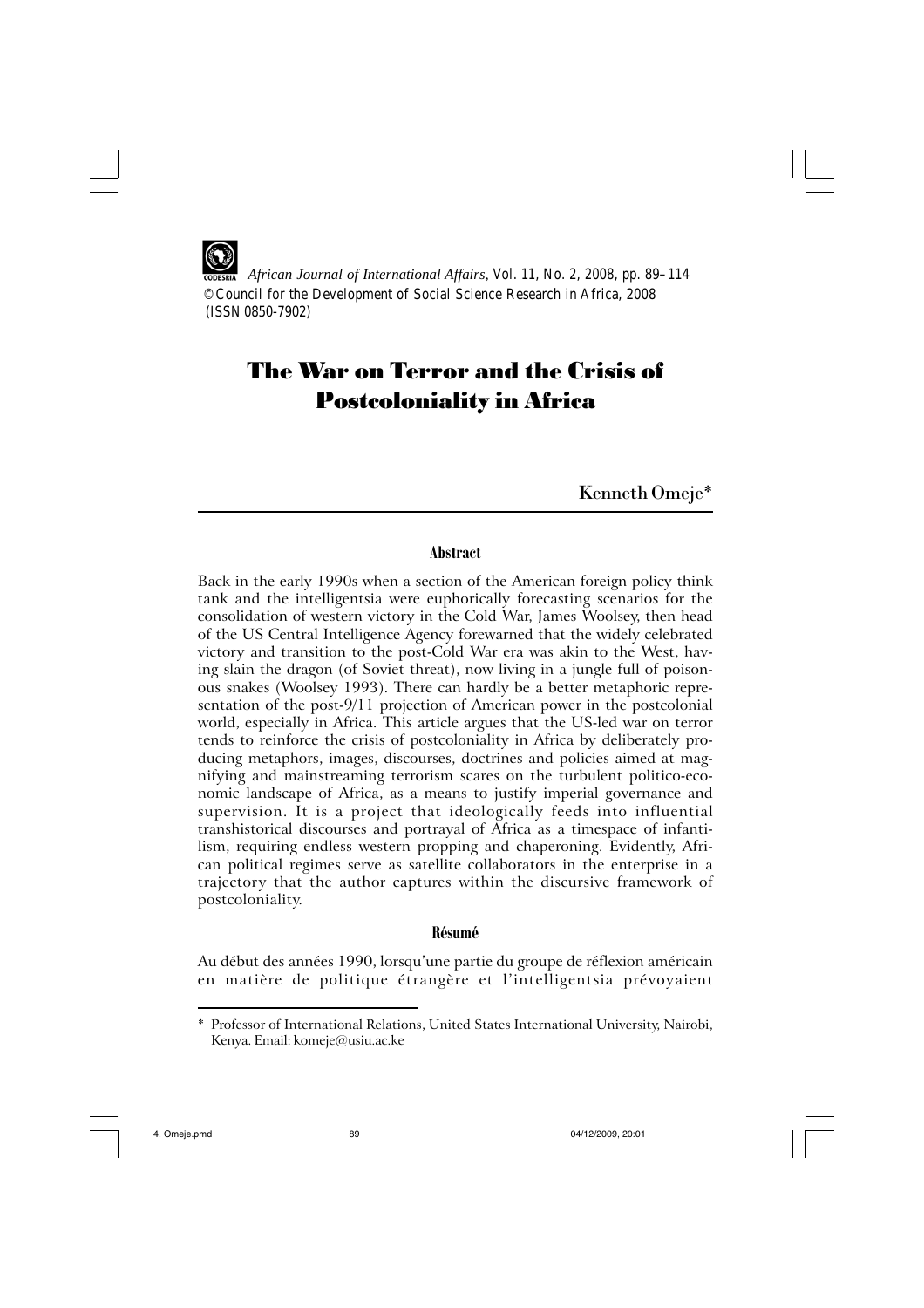euphoriquement des scénarios pour la consolidation de la victoire de l'Occident dans la guerre froide, James Woolsey, qui était alors le chef de l'Agence centrale de renseignement (CIA) des États-Unis, avait averti que la victoire largement célébrée, ainsi que la transition vers la période d'après-guerre froide, était à l'image de l'Occident, qui, après avoir tué le dragon (la menace soviétique), vit maintenant dans une jungle pleine de serpents venimeux.Il ne peut guère y avoir une meilleure représentation métaphorique de l'image post-11 septembre de la puissance américaine dans le monde postcolonial, en particulier en Afrique. Cet article soutient que la guerre contre la terreur menée par les États-Unis d'Amérique tend à renforcer la crise de la postcolonialité en Afrique en produisant délibérément des métaphores, des images, des discours, des doctrines et des politiques visant à amplifier la peur du terrorisme dans le turbulent paysage politico-économique de l'Afrique. Ceci se trouve être un moyen de justifier la gouvernance et la supervision impériales. Il s'agit d'un projet qui est idéologiquement fondé sur des discours transhistoriques influents et la représentation de l'Afrique comme un espace d'infantilisme, qui nécessite le soutien et le chaperonnage interminables de l'Occident. Evidemment, les régimes politiques africains servent de collaborateurs satellites dans cette entreprise, dans une trajectoire que l'auteur place dans le cadre discursif de la postcolonialité.

### **Introduction**

Contrary to Crawford Young's (2004) postulate proclaiming the [probable] demise of the postcolonial moment, the postcolonial era has not passed. It has basically been reconfigured and reinvented. Young (2004:23-24) speculates that there has been a demise of the 'postcolonial moment' in Africa since about the year 1990. He attributes the historic demise to the convoluted forces of market liberalisation and democratisation in Africa, which have eroded the silent incorporation of many defining characteristics of the colonial state in its post independence successor for the preceding three decades. 1990 is designated as the terminal postcolonial period because this was the year when the unfolding transformations came full cycle with a multitude of new functional and dysfunctional actors (informal traders, smugglers, warlords, arms traffickers, youth militias, local associations, women's organisations, religious groups and refugees) entering the political space and interacting with state agents and international agencies (Young 2004:24-25). In the end, Young details the decay and disintegration of the postcolonial state but fails to tell us what has replaced it and what has become of the sociocultural and sundry concomitants of postcoloniality in Africa.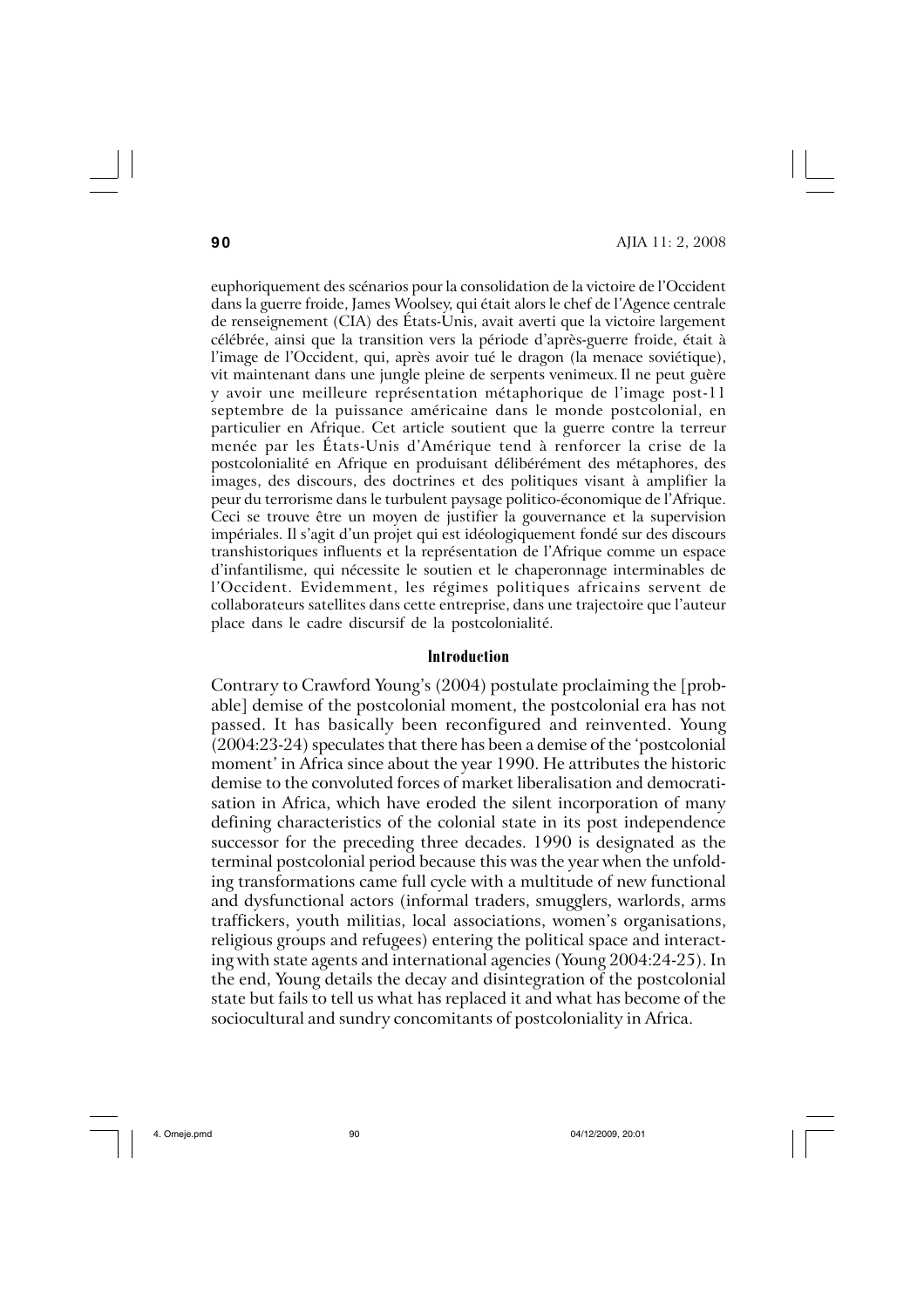I argue in this article that the emerging politics and discourses of imperial chaperoning in Africa and how African political regimes relate to them, midwifing, facilitating and trying to maximise the political and economic opportunities and possibilities attendant to the process attest to the contemporary reinvention of postcoloniality. Incidentally, these processes were already unfolding when Young declared in 2004 that 'the postcolonial moment has passed.' Perhaps, he only needed to have searched a little deeper. Reminiscent of the famous essays of Francis Fukuyama, 'The End of History', and Charles Krauthammer, 'The Unipolar Moment', that both celebrated the end of the Cold War, Young's article presumes that the onset of the crisis of patrimonial decline in the 1980s and the backlash of developmentalism in the 1990s, culminating in the emergency of failed and turbulent states, have conspired to erode the currency and discourse of the postcolonial state, if not the entire project of 'stateness' in Africa (Young 2004:23-49).

The postcolonial state and postcoloniality could not have ended in a sudden 'moment' as the Cold War did when its essential underlying structures (mostly physical) in the communist bloc and the Soviet Union disintegrated. The structures of postcoloniality are both physical and mental/social, such that even if the physical disintegrates, the mental and social component could still sustain and perpetuate the phenomenon for a long time, perhaps for generations. The physical aspect is the political and economic structures inherited from the colonial dispensation, which privilege the metropole (ex-colonial masters and the West) and the local postcolonial political elites. The mental and social aspect, elaborately analysed by Mbembe (2001) and which Young ironically acknowledged, are 'the practices, routines and mentalities' (see Young 2004:23) that reinforce the social relations of postcoloniality. There are two sides to these social relations. The first is the relations between the metropole and postcolonial state, especially the subservient local hegemonic elites. The second is the relations between the postcolonial elites and the subject classes – relations that involve a nexus of coercion, cooptation, manipulation and cooperation, depending on the rhythm of balance of power between the local elite and the disparate subject groups and political constituencies. It is the occasional tendency by many subject communities and groups to cooperate with, and to hero-worship, the hegemonic potentates as 'a fetish to which the subject is bound' that Mbembe (2001:104-110) generalised as the 'logic of conviviality' facilitating the smooth running of the potentate's postcolony.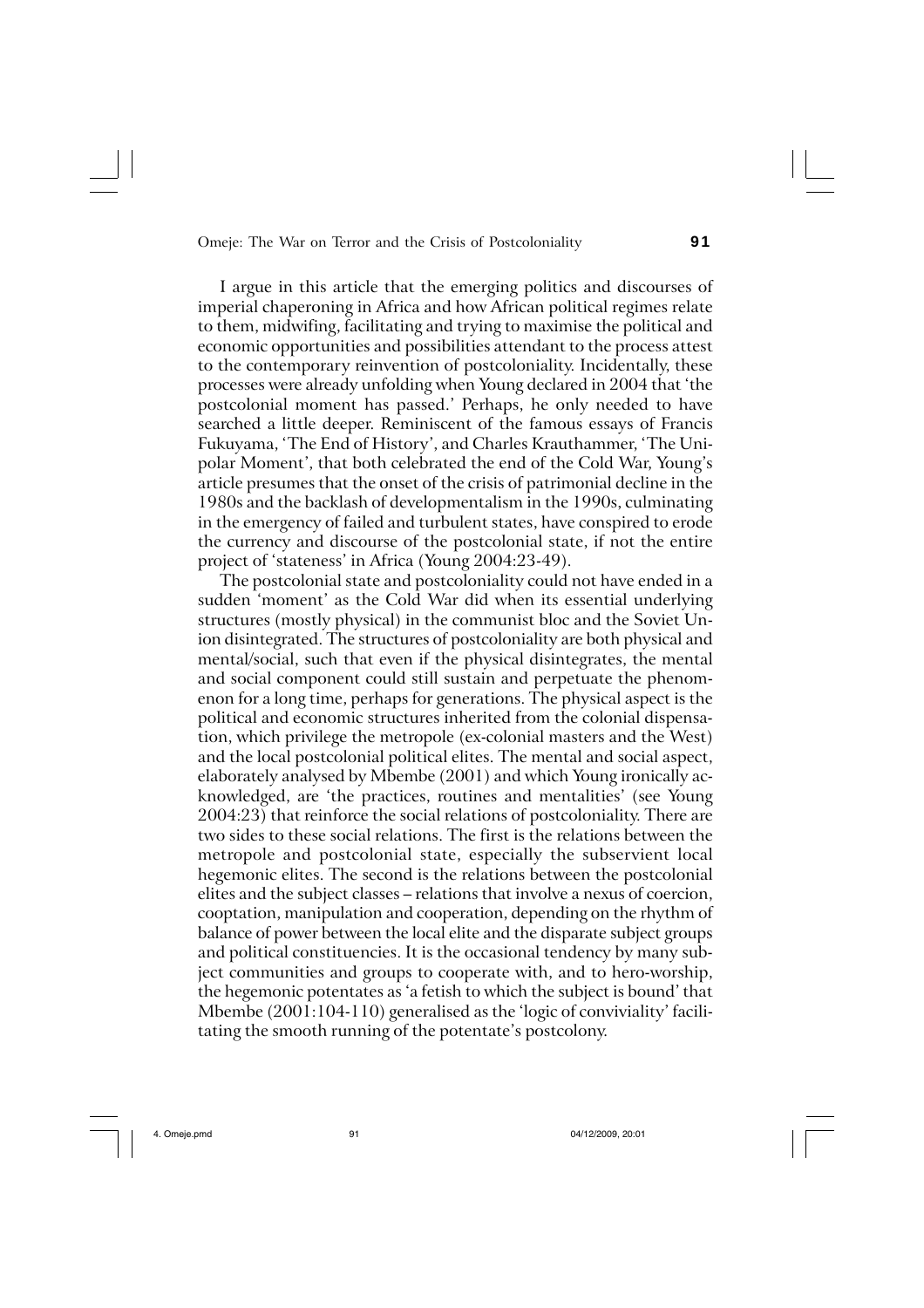Suffice it to argue that postcoloniality and the postcolonial state still thrive in both their physical and mental/social forms. The post 9/11 discourses, systems and structures of imperial supervision and governance have contributed significantly to a strengthening of the external social relations and structures of postcoloniality. However, the processes tend to weaken the domestic aspect of postcolonial social fabric given the marked resentment and opposition of many African (un)civil societies to the intrigues and role of their political leaders in the anti-terrorism campaign. Put differently, it is apparent that the war on terror is accelerating the breakdown of structures of Mbembe's perceived 'conviviality' between African rulers and sections of their subjects while conversely consolidating the logic of conviviality between the postcolonial political elites in Africa and the metropolitan hegemonies.

#### **Pattern of Underlying Intellectual and Policy Discourses**

Many African states are evidently beleaguered, fractured and straggling. As such, discourses of postcoloniality are awash with concepts, representations and qualifiers that depict most postcolonial and African states as strictly non-state and sub-state human and institutional entities. International Relations (IR) theories, Comparative Political Economy (CPE) and neo-Weberian Historical Sociology (n-WHS) are some of the dominant specialisms that have extensively studied contemporary postcolonial states – their nature, problems and challenges. A dominant feature of many influential studies on the African states within the above specialisms is their western-centric epistemology and its associated tendency to generalise, exaggerate and deride the dysfunctionality of the state in Africa, including their security vulnerabilities and the so-called threats to the outside world. Fragile, malleable, weak, regressive, failed or in the danger of failing – the state in Africa (sometimes categorised without exceptions) is portrayed by mainstream western-centric theorists as posing mortal threats to both its citizens and the 'civilized world'. In the post-9/11 world of threat-mongering, there has been a significant and perplexing high level policy buy-in to this philosophy. African security vulnerabilities (real, imagined or exaggerated) are reconstructed into rhetoric of pathological danger. Terror pervades the 'dark continent'. Discourses, doctrines, policies and scenarios of imperial intervention, supervision and governance are developed and unfolded to tame the untamed (i.e. the 'micro-jungle'1 and its teeming 'poisonous snakes'). The vulnerable and unruly infant cannot be left unchaperoned.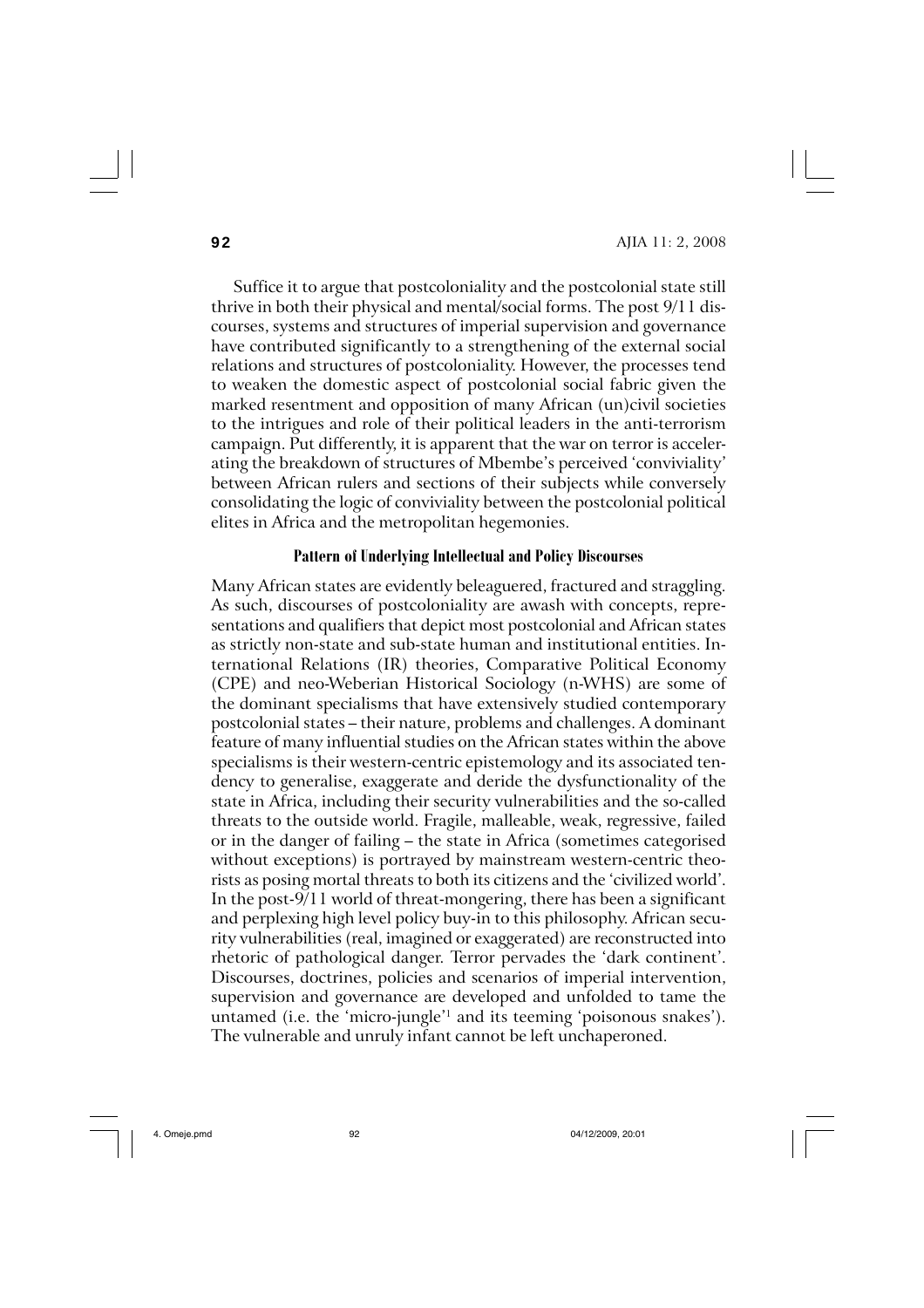Placed in a historical perspective from their establishment under colonial rule to the era of political independence, from decolonisation to the tribulations of state-making, most African and postcolonial states have hardly ceased to fall under direct and indirect western imperial stereotyping, supervision, subjection and governance. Whether in the precolonial (trans-Atlantic slave trade), colonial and postcolonial eras, Africans have been depicted as 'a special human type,' 'a child type' – 'with child psychology and outlook' - 'who can never grow up, a child race' (see Mamdani 1996:4). This vein of ideological construction has provided practical justifications for imperialist interventions in Africa, which have often been couched in such humanitarian discourses and disguises as the necessity to 'civilise', 'reform', 'modernise', 'develop', 'protect', 'liberate', 'emancipate,' and 'strengthen'. In this ideology and discourse of 'help from above' (the West), Africa is portrayed as a timespace of infantilism, requiring endless western propping and chaperoning. The consequence of this is a montage of imperiums that paradoxically 'reform' and 'deform', 'modernise' and 'destabilise', 'develop' and 'underdevelop'. From (pre)colonial mercantilism to the *laissez faire* imperialism of the Victorian era, from 'post-Second World War liberal internationalism' (Gardner 1990; Mosley 2005) to the post-Cold War unipolar triumphalism (see Krauthammer 2003), African social fabrics are arbitrarily disfigured, unsettled and reconfigured to meet a complexus of 'extraverted interests' (Bayart 2000). African states, peoples and hegemonic elites are consigned to constantly grapple with the changing paradigms of the politics of extraversion, subjection and chaperoning, as well as to compete for the nuanced empowering opportunities and possibilities that unfold.

Until the tragic 9/11 terrorist incidents, expectations that the end of the Cold War could lead to a 'peace dividend' in the international system remained considerably high, not least among the American public. The successive US administrations, however, did not share this illusion and as such remained committed to what General John M. Shalikashvili (then Chairman of the Joint Chiefs of Staff) in 1996 termed 'full spectrum dominance' (Bacevich 2002:127), marked by a worldwide projection of American military power. Nonetheless, the illusion of the White House and the US foreign policy think-tank that 'the international community is far more likely to enjoy peace under the power projections of a single hegemon' – a phenomenon gratuitously described by Charles

4. Omeje.pmd 93 04/12/2009, 20:01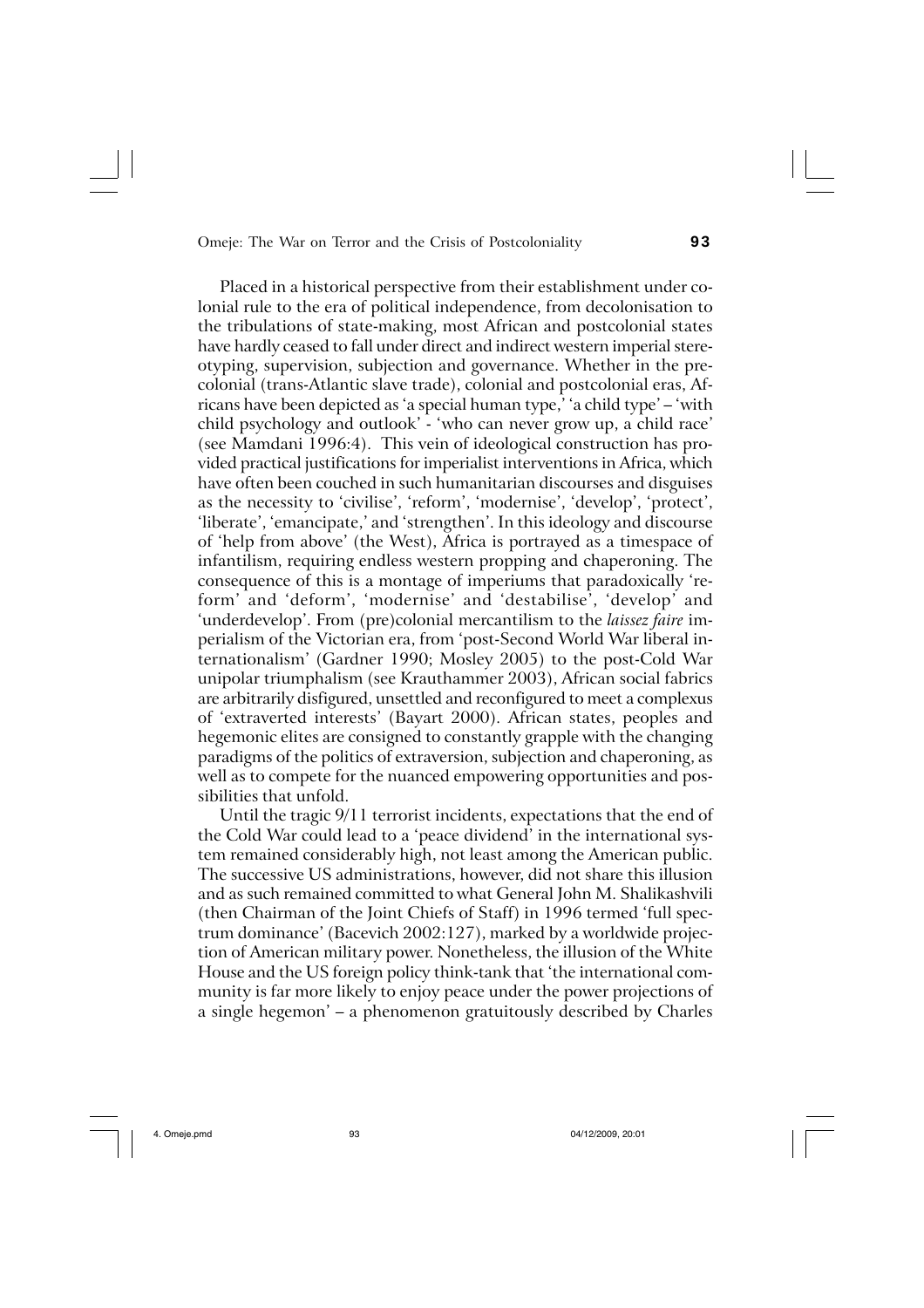**94** AJIA 11: 2, 2008

Krauthammer as 'a uniquely benign imperium' (quoted in Rogers  $2002:116$  – was all shattered by the gruesome events of  $9/11 2001$ .

In the aftermath of the 9/11 incidents, America's post-Cold War unipolar triumphalism and 'full spectrum dominance' have apparently reclined to a systematic militaristic imperium over the vast postcolonial states of Africa and elsewhere in the South. The principal rhetoric of the sprawling imperium is the security of American citizens, American strategic interests and those of its western allies. Within this new configuration of post-9/11 imperial governance, African postcolonies, especially the vast Sahalian belt and the interlocking areas of the Arab Maghreb, West Africa, the Horn and Great Lakes regions, with large Islamic populations, are depicted and castigated with a profusion of cognomens and phraseologies aimed to justify US and, to lesser extent, western intrusion, subjection, manipulation and chaperoning and, if necessary, military invasion and occupation. In the foreign policy industries of the US, UK and many EU governments, as well as in mainstream IR, CPE and n-WHS literature, narratives of most African postcolonial states are inundated with despicable images and pathological references such as: 'chaos and barbarism', 'criminal anarchy', 'large uncontrolled and ungoverned territories', 'breeding ground for international terrorists', 'potential havens for terrorist activities', 'hotbeds of instability', '*Tora Bora* for *talibanisation*', 'incorrigibly delinquent countries'(Kaplan 1994; Keenan 2004).

Furthermore, and at a more ideological level, pathological constructions of Africa as a site for terror, insurgency and anarchy have even transcended proposals on the urgency of American imperial governance under the aegis of the war on terror, to some seemingly bizarre discourses on scenarios and possible justifications for 'benign recolonisation.' Robert Jackson, Andrew Linklater, Gerald Helman and Steve Ratner, and other proponents of this view advocate a 'reformation of decolonisation' through 'new instruments of global stewardship' or 'some forms of international government' akin to the mandate system of the defunct League of Nations over 'failed states and failing states and weak states', 'not able to stand on their feet in the international system' (Linklater 1996). Helman and Ratner (1993:12) argue that these forms of 'guardianship and trusteeship' are 'a common response to broken families, serious mental or physical illness or economic destitution' and thus should be invoked on the plight of failed states, preferably by the UN. Benign recolonisation arising from discourses of pathological danger and infan-

4. Omeje.pmd 94 04/12/2009, 20:01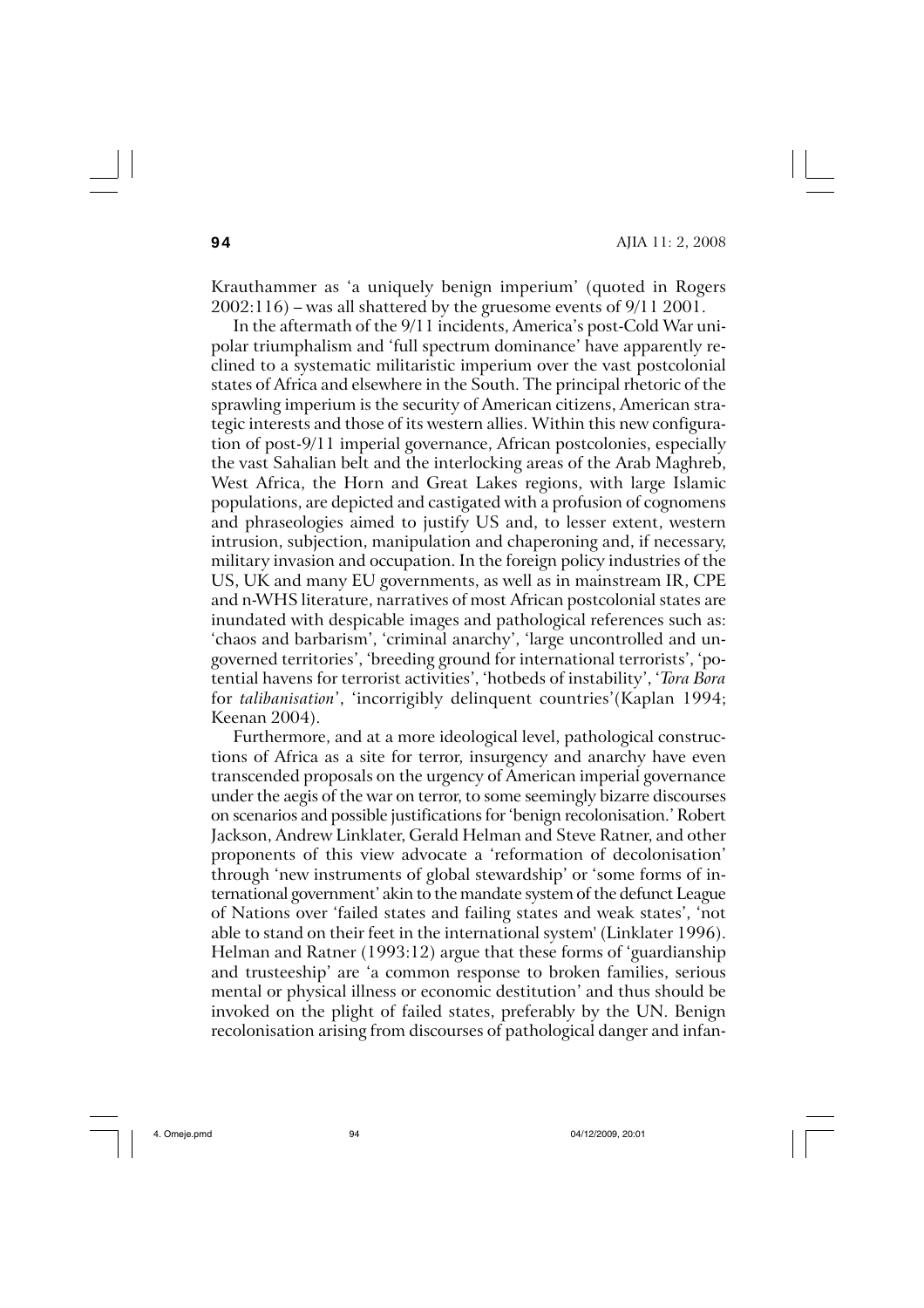tilism, as in all preceding historical discourses of African vulnerability, is rationalised by a humanitarian rhetoric, notably to bolster state sovereignty and to protect vulnerable populations on the grounds that sovereignty wrongly privileges order over justice (Linklater 1996:108-109; see Morton 2005 for a critique of these views). Proposing a regime of imperial governance to combat terrorism, spread development and salvage failed and failing states, the British ex-Foreign Secretary, Jack Straw, articulates for the West a hypothetical scenario for division of governance responsibilities over 'the new and old Third Worlds.'2 'This could mean', argued Straw, 'the EU, NATO or the OSCE (Organisation for Security and Cooperation in Europe) taking the lead in dealing with problems around the margins of Europe; the French or ourselves (perhaps jointly), in parts of Africa and countries like Canada or the US under the OAS (organisation of American States) in the America' (Chandler 2002).

Most discourses and narratives of 'benign recolonisation' (an apparent disguise for imperial diktat) and imperial governance are riddled with superficialities. Pertinent questions such as the underlying socioeconomic circumstances and political specificities of the failed states, as well as the role of disparate conflict stakeholders, including local political elites, regional and external forces are usually glossed over. Instead, state decline, disintegration and breakdown are construed as inexorable congenital and pathological processes. Also, more legitimate possibilities of conflict resolution and state reconstruction such as constructive capacitation and use of regional organisations such as ECOWAS, AU, and SADC are hardly contemplated by these African sympathisers and this is in spite of the recent considerable peacekeeping successes achieved by ECOMOG (the ECOWAS intervention force) in Sierra Leone, Liberia, Guinea Bissau and Cote d'Iviore.<sup>3</sup> Consequently, a growing number of 'complex political emergencies' (CPEs) in the South (e.g. Cambodia, Somalia, Congo DR, Haiti), including the US preemptive (in reality preventive) wars in Afghanistan and Iraq have shown that it is indeed more difficult to achieve the recomposition and restoration of failed states through a quasi-colonial or neo-imperial extraversion and internationalisation of sovereignty than otherwise. State sovereignty by its very nature – the Westphalia legacy or benchmark – is wary of, and resistant to, internationalisation. The sovereignty of fractured states can be best fixed through proactive processes of 'intra-nationalisation' and regionalisation. Regionalisation of the sovereignty of failed states has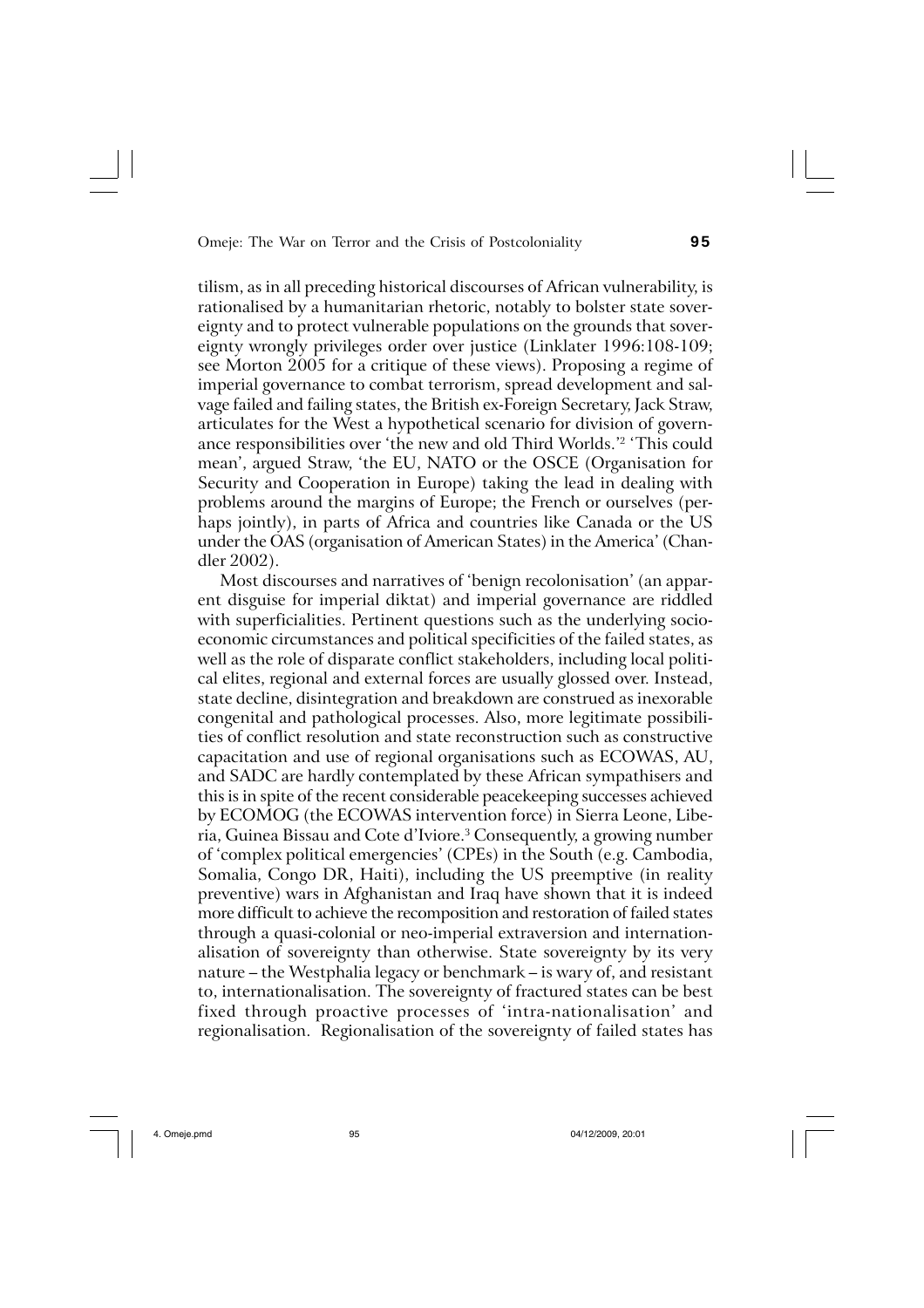basically worked in Africa for two apparent reasons. The first is that a large number of civil wars and contemporary CPEs in Africa have profound regional content, a phenomenon associated with the fluidity of peoples among ethnonational groups and communities straddling international borders, the arbitrary nature of most international boundaries and the centrality of lootable natural resources (conflict goods) to African political economies. The second factor is largely sociocultural – the idiom and principles of fraternity, collectivism and synergism, which obligates the African to help extinguish the raging 'fire next door' (Francis 2001:1), thereby 'checkmating' its spread and ruinous effects. This factor is empirically enhanced by the existence of some relatively viable diplomatic and political channels and structures for dispute settlement within African regional organisations, coupled with the use of semi-formal processes of bilateral and multilateral diplomacy.

# **Rhetoric of Violence, Ungoverned Spaces and Danger**

Extensive consensus exists in the post 9/11 IR literature that the terrorist events of that fateful day have radically changed how America and Americans perceive the world – that the world is indeed 'a jungle full of poisonous snakes' in which a hegemonic power has never been as despised and vulnerable. It seems to be the case, however, that this dominant discourse is overly generalising. The 9/11 incidents have no doubt affected America's perspectives, perceptions and policies in a radical way but this change is mostly in relation to the Third World, not the world in general. The reason is not far-fetched. The architects of the 9/11 attacks were members of an extremist Islamist terrorist group from the Third World – a region that given the extensive asymmetrical power relations between the global North and South should by no rational calculation be able to accomplish a colossal security assault on a world power on its own soil. Hence, despite the obvious political discord between the Bush administration and some of the EU states (notably France and Germany), especially over the Iraq war and the wider contempt of the White House for multilateralism in the name of upholding America's national interests, America's foreign policy and relations with Europe have not changed in any significant manner.

One of the specific consequences of 9/11 for Africa, observes Ali Mazrui (2005:15), is a dawning realisation in the western world that the Muslim presence on the African continent is far more extensive than previously imagined. Nearly the entire Arab Maghreb and Sahel regions,

4. Omeje.pmd 96 04/12/2009, 20:01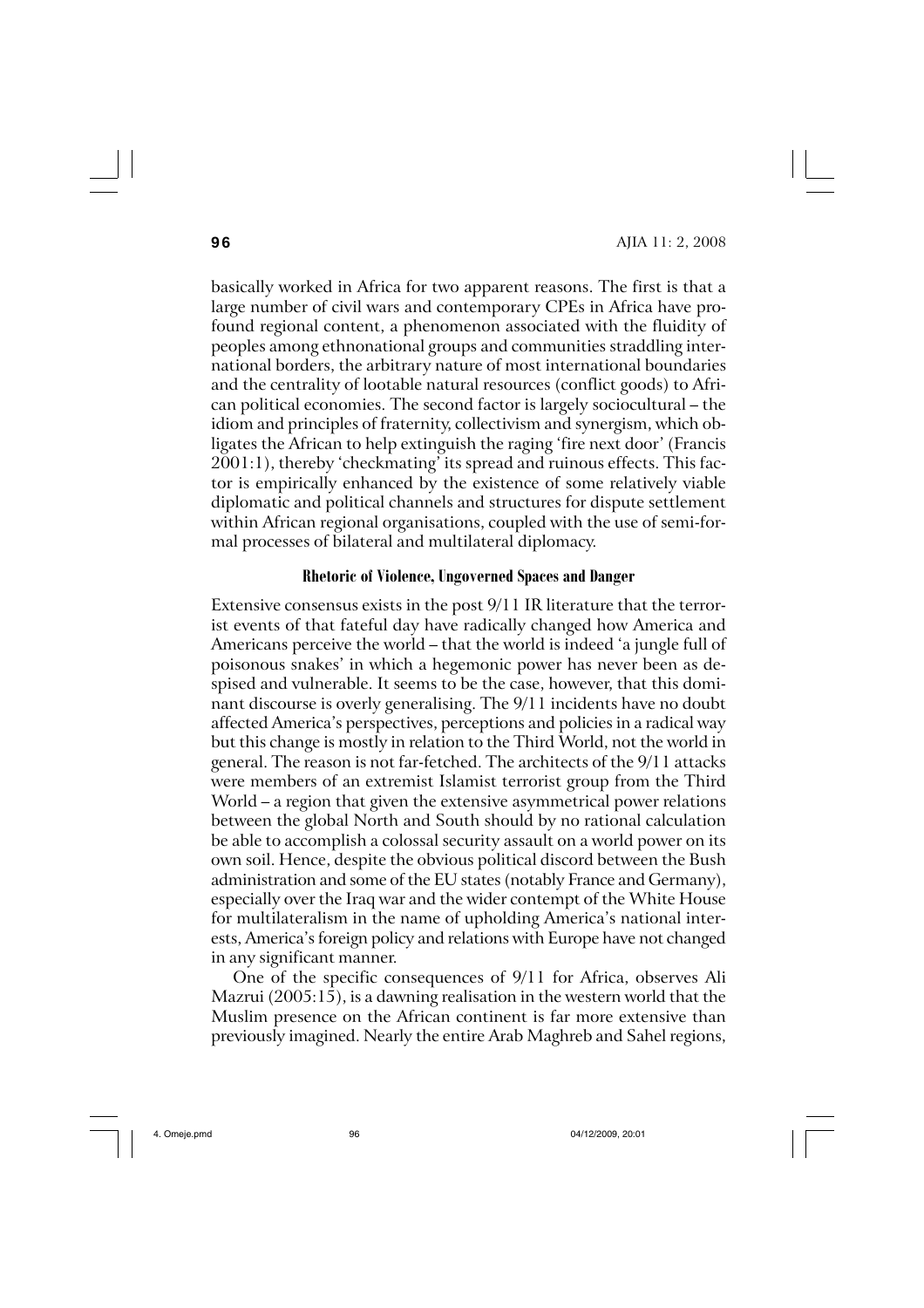a greater part of West Africa and the Horn, as well as significant parts of Central-Eastern and Southern Africa are Muslim populated. Juxtaposed to the pre-9/11 terrorist bombing of two US embassies in East Africa in August 1998, the prolonged asylum of Osama Bin Laden in Sudan in the mid-1990s where Al Qaeda was believed to have been born, and the perennial Islamist militancy in Algeria, Egypt, Sudan and northern Nigeria, this new knowledge informed a disquieting discourse of 'danger' to the US and its western allies. Paranoia was not far from the scene.

The US invasion of Afghanistan to dislodge the Taliban regime and apprehend Al Qaeda terrorists and the re-securitisation of the entire Middle East and Pakistan at the onset of the war on terror further meant that Africa must be fully drafted in. Senior officials of US European Command (EUCOM), senior US government officials, CIA counterintelligence reports and western media played a big part in the mainstreaming of Africa using rhetoric and idioms that depicted and blackmailed Africa as 'a potential breeding ground' for Islamist militancy and 'a safe haven for terrorists'. EUCOM has been chiefly instrumental in sensitising the Washington administration to the huge security gaps in Africa, 'emphasizing the vulnerability of US interests to terror, criminality and instability' in the region (CSIS 2005:vii). EUCOM and other protagonists have spoken 'in increasingly exaggerated language of terrorists' 'fleeing the war in Afghanistan' and 'the crackdown in Pakistan' 'swarming across the vast, ungoverned and desolate regions of the Sahara desert – through Chad, Niger, Mali and Mauritania' (Keenan 2004a:477; 2007). Specifically, US European Deputy Commander, Air Force, General Charles Wald reportedly declared:

Although most Americans know very little about the African continent and understand even less about its politics, it is critical that the nation focus on this area now to stem the growth of terrorism. Northern Africa serves as a transit route for terrorists headed to Europe … East Africa, particularly, has become a hotbed of Al Qaeda elements. Western Africa has witnessed dramatic rises in anti-American and extremist Islamic rhetoric, particularly in northern Nigeria. And in parts of South Africa, we have no clues what is going on … (Diallo 2005:42).

General James L. Jones, Supreme Allied Commander Europe (SACEUR) and the Commander of EUCOM, pointed this out:

We are seeing evidence that terrorism is moving into Africa, especially the radical, fundamentalist type. The countries on the rim of the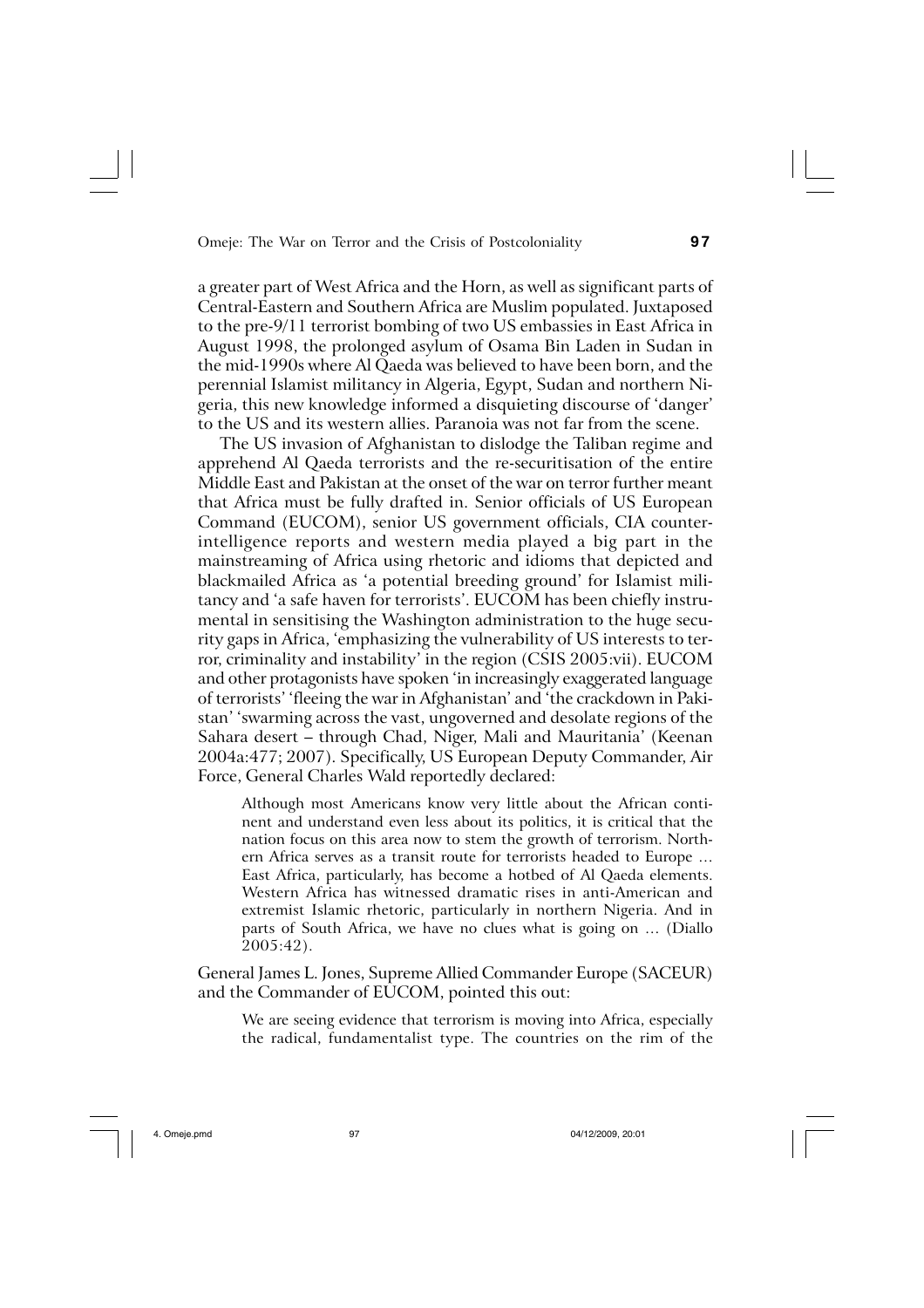Mediterranean Sea … Algeria, Tunisia, Libya and Morocco …are the most pressing concern for the Command, but failed states further south also pose problems. Terrorists see the continent as a place to hide, a place to train and a place to organize new attacks. While terrorism based in Africa is a long-term threat to the United States, it is a more immediate one to Europe. The Mediterranean that separates Africa from Europe is no longer a physical barrier; it's a pond that people can step over (Noticias. info, September 2004).

Richard Haass (2005), Director of the Policy Planning Staff at the US State Department, added that:

The attacks of September 11 2001 reminds us that weak states can threaten our security as much as strong ones, by providing breeding grounds for extremism and havens for criminals, drug traffickers and terrorists. Such lawlessness abroad can bring devastation here at home. One of our most pressing tasks is to prevent today's troubled countries from becoming tomorrow's failed states.

Appraising the terrorist threat in Africa in February 2004, General Charles Ford declared that 'the threat is not weakening, it is growing' and 'we can't just sit back and let it grow'(ETaiwannews.com, 2004). With no central government for over 14 years, the failed state of Somalia fell swiftly into the bad faith of protagonists. Somalia has been hyped as a safe haven for terrorists uprooted from the Middle East and the various warlords and militia groups in the country are said to be funded by Middle Eastern terrorist mafia. Nearly all Islamist fundamentalist groups in North Africa and the Sahel, including those waging political struggles prior to 9/11 have been branded 'Al Qaeda subsidiaries', 'surrogates', 'sympathisers,' 'subcontractors' and 'beneficiaries of international Jihadist funding.' The proximity of North Africa to Europe and the Middle East has also been exaggerated to allege that terrorist organisations and Al Qaeda cells from the Sahara are infiltrating Europe through the backdoor (Diallo 2005:25-30). Subsequent incidents of terrorist bombings in Djerba-Tunisia (April 2002), Mombassa-Kenya (November 2002), Casablanca-Morocco (May 2003), the repeated terrorist attacks on western tourists in Egypt before and after 9/11, and the kidnapping of 32 western tourists (mostly Germans and Austrians) in the Algerian desert (April 2003) have been high-profiled by the US and its allies to declare Africa north of the equator a zone of terror. A large part of the redefined 'zone of terror', especially the Sahel-Central Africa-Great Lakes axis, is evidently blighted by a convolution of HIV/AIDS pandemic, food defi-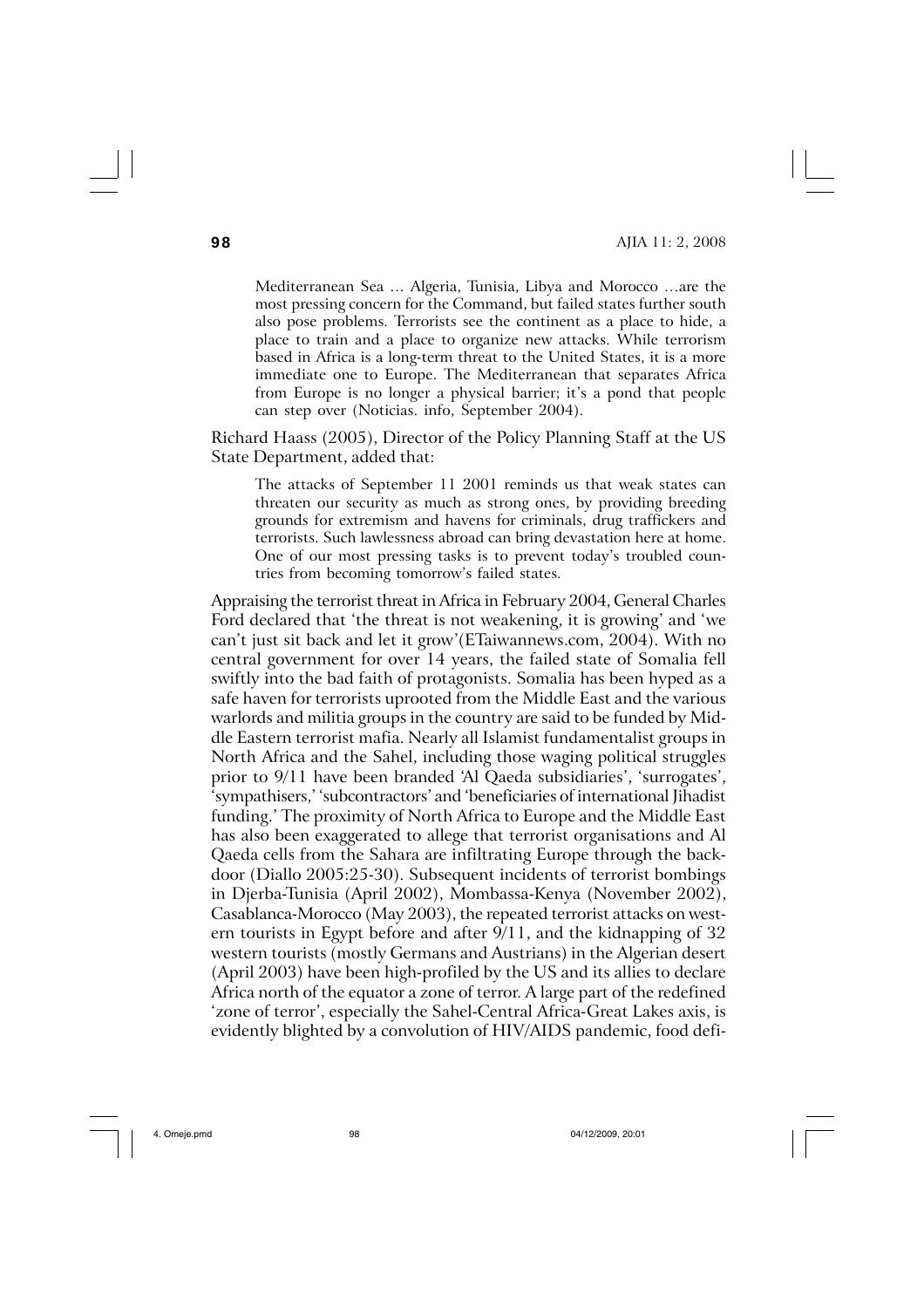cits, and paramilitary insurgencies. These trends not only support an apparent theory that many are vulnerable to recruitment into terrorist violence in Africa, but also add pathologies of 'disease,' 'peonage', and 'disorder' to the rhetoric of 'danger,' *ipso facto* fulfilling the ideological conditions for a systematic military securitisation.

## **Politics of Hegemony and Subjection**

US hegemony in the international system and the subjugation and chaperoning of Africa and the Third World is clearly an old game that preceded 9/11 and even the demise of the Cold War. The imposition of neo-liberal economic reform and structural adjustment programmes (with all their devastating conditionalities) on many developing countries using the World Bank and International Monetary Fund (IMF) is a familiar discourse in 'international political economy' (IPE) literature (Hoogvelt 1997; Abrahamson 2000). The 'invisible hand' of the US administration in the prescription and implementation of the IMF/World Bank neo-liberal therapies in the South from the early 1980s onwards is best captured by what is known in IPE as 'the Washington Consensus' – referring to the alliance of the two Bretton Woods institutions and the White House in the programmed manipulation, control and exploitation of the economies of Third World-policy beneficiaries, using such neo-liberal measures as privatisation of state enterprises, currency devaluation, cuts in social spending, crippling credit facilities, debt-equity swap, and sundry patterns of deregulations. There is an avalanche of well-grounded empirical studies in both CPE and IPE linking a great deal of the contemporary economic hardship, state failure, insurgencies, breakdown in state governing institutions and civil wars in Africa and elsewhere in the South to the devastating effects of the World Bank/ IMF neo-liberal economic policies.

The Bush administration came to power with a clear agenda of how to spread, entrench and consolidate American hegemony – a discourse eloquently articulated in its September 2002 National Security Strategy (NSS), promulgated one year after 9/11. It suffices to underscore that the NSS was largely a synthesis of preceding neo-conservative manifestos on the projection of American global hegemony, notably the 1992 Defence Policy Guidance of the older Bush Administration and the 2000 report of the Project for the American Century. Influential drivers of these preceding manifestos included ex-Deputy Defence Secretary and until recently World Bank President, Paul Wolfowitz, ex-Defence Sec-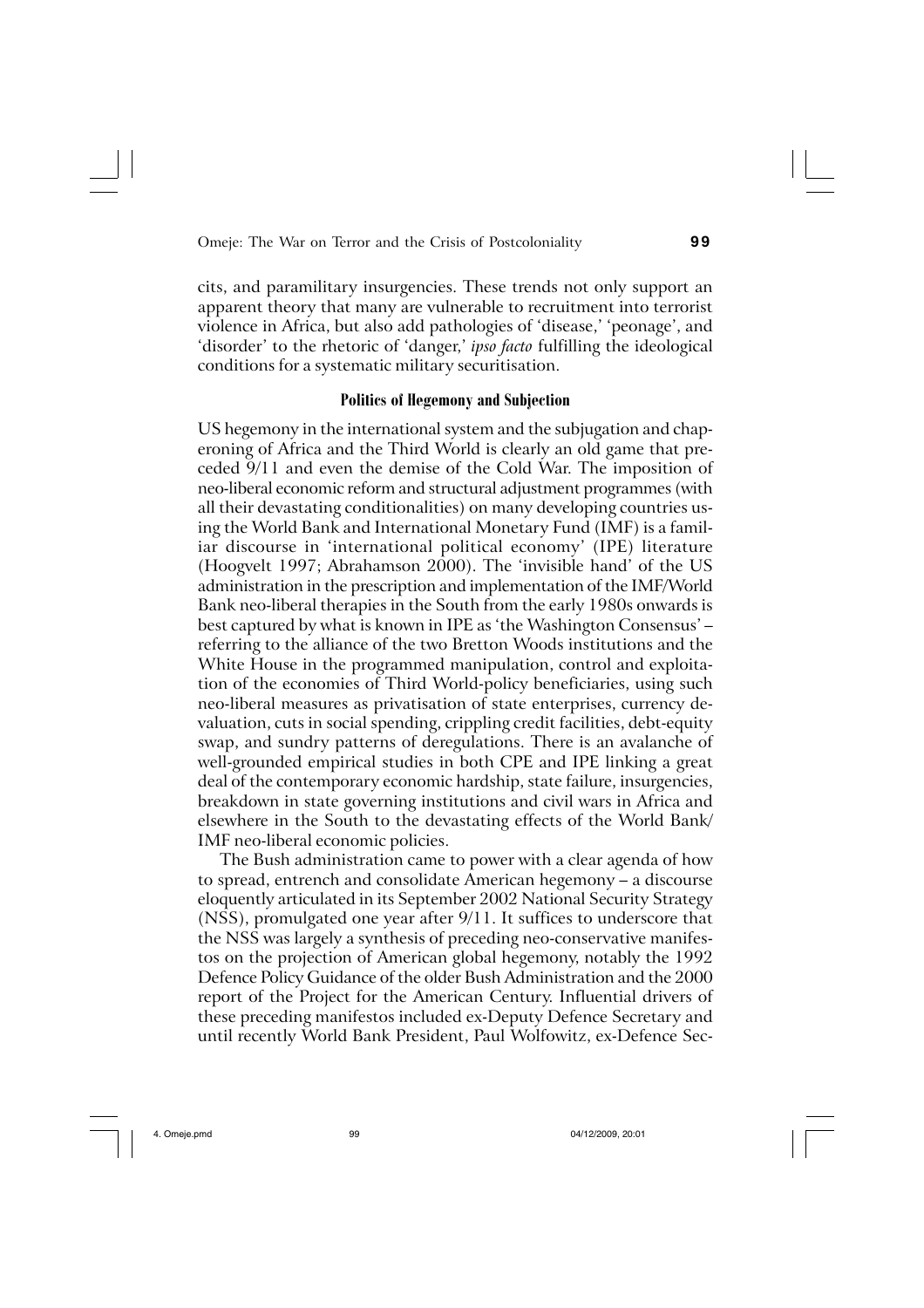retary Donald Rumsfeld and Vice President Dick Cheney. Among the major policy discourses of the NSS are to:

- Maintain America's unparalleled military strength and dominance;
- Combat global terror, if necessary, by pre-emptive action;
- Enhance American energy security by expanding sources and types of global energy supplied, especially from the Western hemisphere, Africa, Central Asia and the Caspian region;
- Deter threats against US interests, allies and friends (US State Department 2002).

Whilst these discourses and guidelines could theoretically be well-meaning and constructive, it is, however, evident from unfolding realities that they represent the hegemonic ideology and imperial project of post 9/11 neo-conservative America. How do the NSS policy discourses interlink the rhetoric of danger and the imperatives of hegemonic domination and chaperoning of Africa?

Having mapped out Africa north of the equator as a zone of terror, the US administration has promulgated a range of counter-terrorism doctrines, policies and strategies. The central aim of the new US initiative or at least the official rhetoric behind it is to develop the counterterrorism capacity of African states, enhance state capacities to secure their borders, and to generally 'help Africans to help themselves' (Noticias. info). But beyond the smokescreen and rhetoric of 'helping Africans to help themselves' lies America's strategic design to project its national power and ensure the domination, chaperoning, supervision and conformity of Africa to the goal and imperatives of US imperial governance. African governments and regional organisations have all been mobilised in pursuit of the American post 9/11 imperial vision and are now being constantly pressured, blackmailed and monitored to stay on track. At the behest of the US administration, the AU has established in Algiers an African Centre for the Study and Research on Terrorism (ACSRT) to bolster the capacity of the Union in the prevention and combating of terrorism in Africa through research, documentation, information dissemination, training, and seminars. The ACSRT is largely funded by the US and other western partners. The choice of Algiers as location for the ACSRT is strategic. The main reason for the choice is that the Algerian government is one of the staunchest allies of the Bush

4. Omeje.pmd 100 04/12/2009, 20:01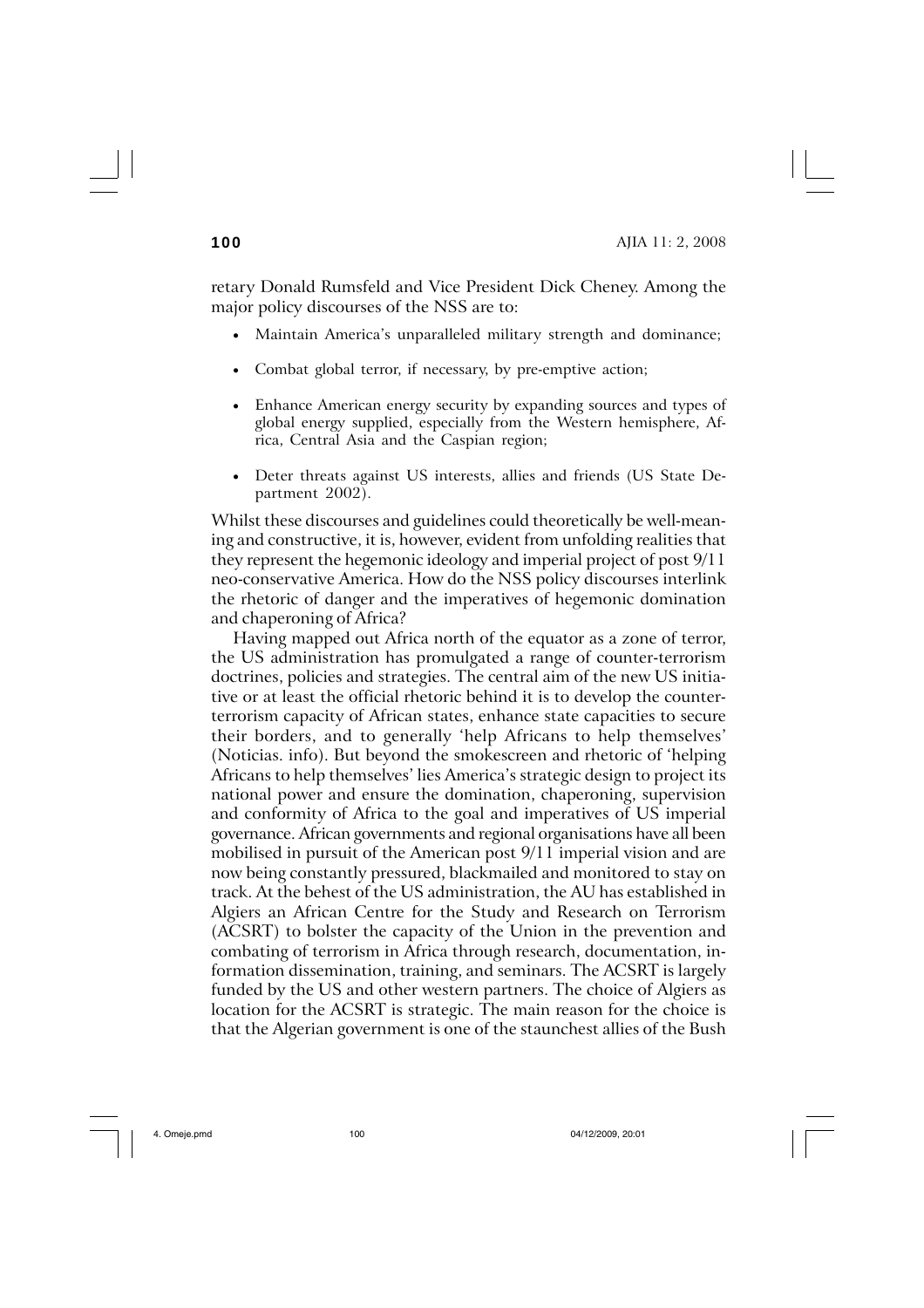administration in the war on terror in Africa and there is a logic of vital mutual interests at play in the bilateral engagement. For its part, the US is interested in securing Algerian oil and gas resources for both itself and major European allies. Consequently, Washington is interested in keeping the Islamists in Algeria and North Africa at bay to ensure that they do not pose any serious threats to US and western energy security interests as they have done in the Persian Gulf. President Abdelaziz Bouteflika's government in Algeria, on the other hand, is desperate to acquire modern American military weapons to strengthen its underequipped army embroiled in a long-drawn-out battle with various local Islamist groups since 1992. The armed struggle arose in the aftermath of the government's annulment of the January 1992 Algerian parliamentary elections in a bid to prevent the radical Islamic Salvation Front (known by its French acronym, FIS) from ascending to power and possibly imposing an Iranian Islamic republic model. France (Algeria's former colonial power) and the US have backed the Algerian government in the ensuing disruptive insurgency, which have claimed more than 100,000 lives and many analysts have also implied a Washington-Paris complicity in the 1992 election annulment. The pro-establishment position of France and US in the conflict has been used by insurgents as an excuse to specifically target and attack western nationals and tourists in Algeria. Boutefilka and senior Algerian government officials have paid repeated visits to Washington since 9/11 to register support for the war on terror and negotiate military assistance while senior US government officials have also paid reciprocal visits to Algiers. Under the influence of the American government and in a bid to attract expanded military assistance (from the Algerian government's perspective, US military and financial assistance is still considered inadequate) the Bouteflika government has intensified its crackdown on local opposition and Islamist groups who are all labelled Al Qaeda affiliates (CFR 2004). Despite the deplorable human rights conditions, the Algerian government's massive crackdown (killing, torture, incarceration) has considerably mitigated local insurgency and the activities of radical Islamic groups, notably the Armed Islamic Group (GIA – the paramilitary wing of FIS) and its splinter group, the Salafist Group for Preaching and Combat (GSPC), that both seek to overthrow the regime in Algiers.

Whereas Algiers is America's outpost for 'imperial policing' of the Arab Maghreb, Bamako-Mali (where the US has an airbase) occupies a similar position in the Sahel as headquarters for the US Pan-Sahel Ini-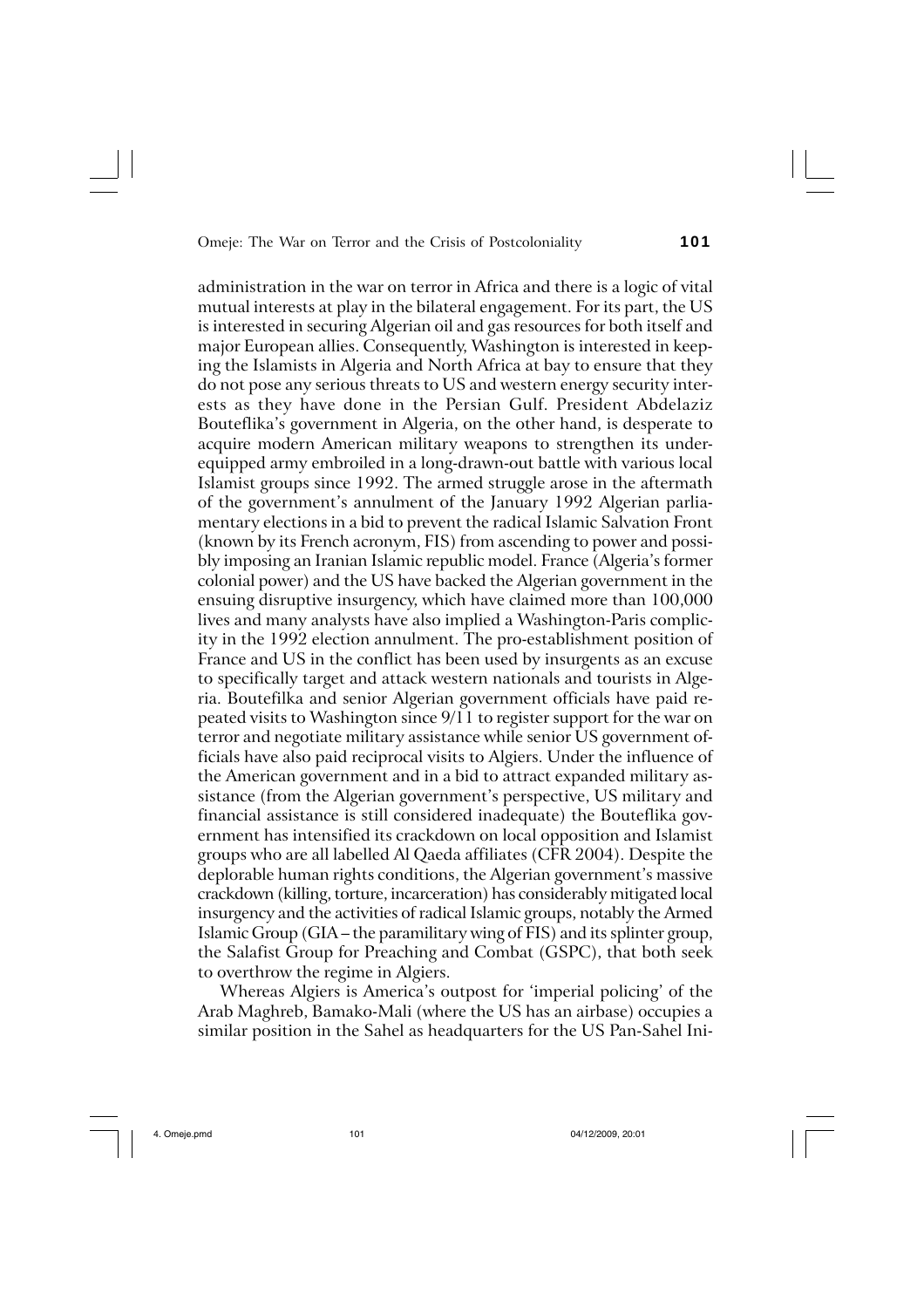**102** AJIA 11: 2, 2008

tiative (PSI) established in November 2002 by the State Department. Another US 'policing' initiative, the East African Counter-Terrorism Initiative (EACTI), has its operational base in Djibouti. EACTI comes under the US Joint Task Force for the Horn of Africa created in 2002 and comprises Djibouti, Uganda, Tanzania, Eritrea, Sudan, Ethiopia, and Kenya. EACTI is coordinated by some 1,800 US troops from their Camp Lemonier base in Djibouti and the strategic importance of the base lies in its proximity to the Arab Peninsula, especially Saudi Arabia and Yemen – two countries perceived by the US as breeding grounds for international terrorism (Diallo 2005). In June 2003, President Bush announced a \$100 million financial provision for the EACTI. Since June 2005, The Algerian project and PSI have been loosely coalesced to form the Trans-Sahara Counter-Terrorism Initiative with the aim of fostering co-operation between the various states of the two regions classified as 'terrorist hotbeds and safe havens' – Algeria, Chad, Egypt, Mali, Mauritania, Morocco, Niger, Senegal, Nigeria and Tunisia, with possibilities of Libya coming on board as Washington-Tripoli relations improve (Global Security 2005). Top military officers of most of the above countries have taken part in strategic meetings and training programmes at the EUCOM headquarters in Stuttgart (March 2004) and elsewhere in the west on the war on terror. EUCOM in partnership with Pentagon and the State Department Office of the Coordinator for Counterterrorism is the central coordinating agency and clearing-house for all the counter-terrorism projects in Africa. Through these projects, the US provides military training and equipment (night vision devices and surveillances systems, assorted conventional weapons, tactical communication gadgets, patrol jeeps, etc.) to enhance the states' capacity for rapid response, border patrol, intelligence monitoring and security cooperation among states. Thousands of Special US forces, marines and security contractors have been despatched into various countries to help strengthen the capacity of local security forces in counter-terrorism. All participating member states have been compelled to establish counter-terrorism security structures, mostly involving special departments, field outposts, task forces and combat squads.

More recently in July 2007, President Bush announced the establishment, with effect from 30 September 2007, of a separate unified combatant Command – the United States' African Command (AFRICOM), naming distinguished Army General William E. Ward as its first Commander. The Command, which is said to have a trans-military mandate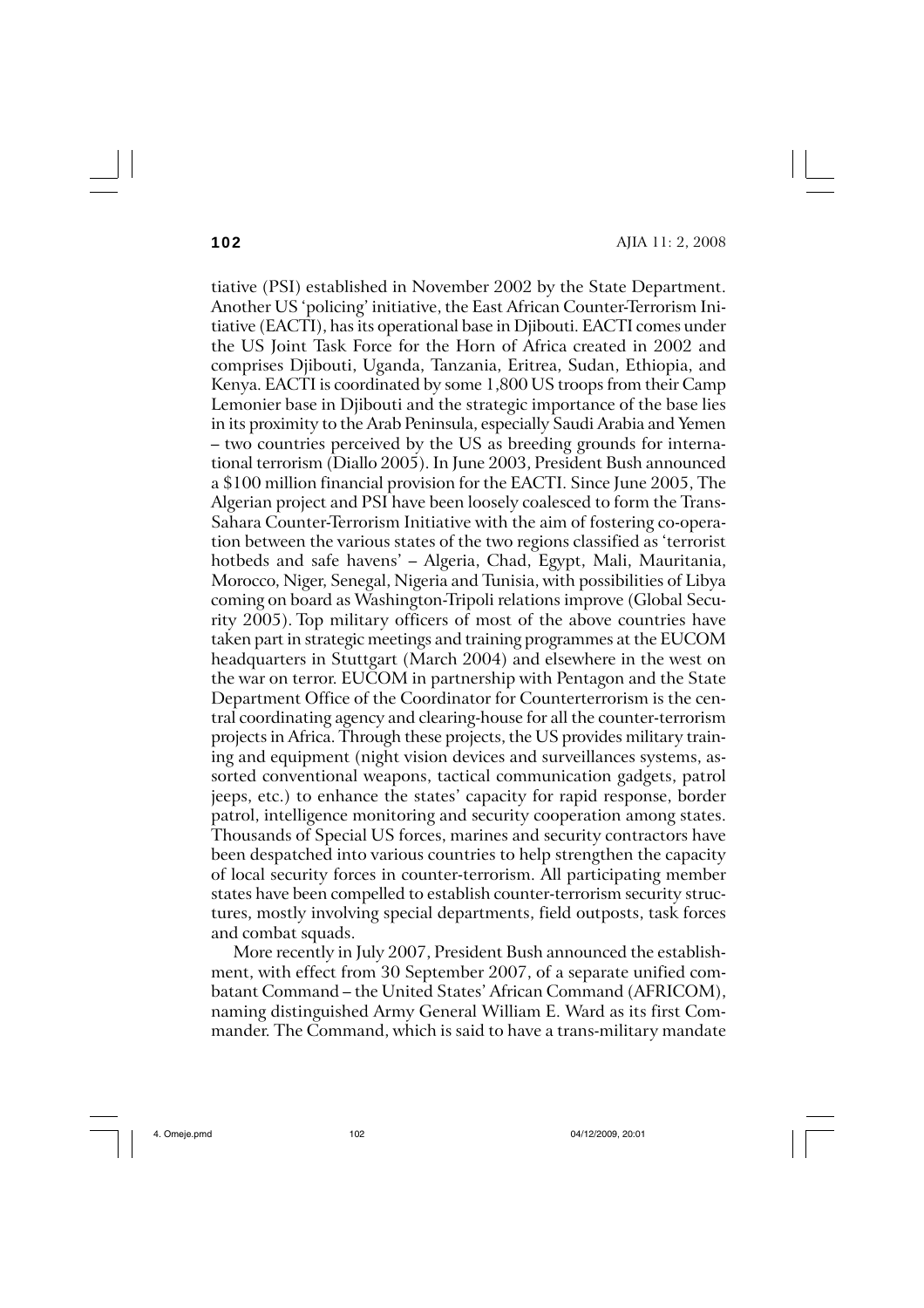(i.e. health, humanitarian aid, diplomacy, and most importantly, military) will temporarily operate from the EUCOM facilities in Stuttgart, Germany until sometime in 2008 when it will eventually be headquartered in Africa. The Liberian government has already offered to host AFRICOM amidst pockets of apprehension and opposition from a number of African states (notably Nigeria) concerning the implications that the stationing of American forces in the Gulf of Guinea under any guise would have for state sovereignty and security of the region (*This Day* 14.09.07).

In a broad sense, funding of the US counter-terrorism projects in Africa is interfaced with the US and EU general funding for security sector reforms (SSR) and support for the development of peacekeeping capacities of states and regional organisations, and in terms of concrete dividends, only a few countries have derived significant support (Washinton Post 2004). As part of the initiatives to support the African Union peacekeeping operations, especially in Darfur, the US government pledged \$660 million aid to Africa over a five-year period, out of which approximately \$480 million is targeted for the military sector, including expanding capacities for counter-terrorism and peacekeeping (Martin 2004:588; Kitissou 2005:22). A variety of other US tokenistic aid benefits (mostly bilateral) have followed since then. No doubt, the enthusiasm (including manifest rhetorical and ideological support) of participating African governments in the anti-terror campaign remains substantially high and most regimes are hopeful that the exercise has prospects of yielding more concrete benefits in due course. As part of the growing war on terror, President Bush has moved farther and faster than any recent US administration in constructing a network of military and political alliance, with military-to-military linkages being expanded all across the continent (Martin 2004:587).

Another dimension of the post-9/11 stretching of the anti-terrorist dragnet is that sections of American intelligentsia (and the rest of the West, to a lesser extent) have increasingly tried to draw a connection between the African diaspora populations and allegations/potential of both terrorism and political insurgency in their home countries on the African continent. The intellectual precursor of this 'wild chase' goes back to the various works of the World Bank Development Research Group in the 1990s to early 2000s suggesting that through their financial remittances to their families, relatives and so forth, the African diaspora plays a prominent role in promoting domestic insurgencies and armed conflicts in their home countries (cf. Collier & Hoefller 2000;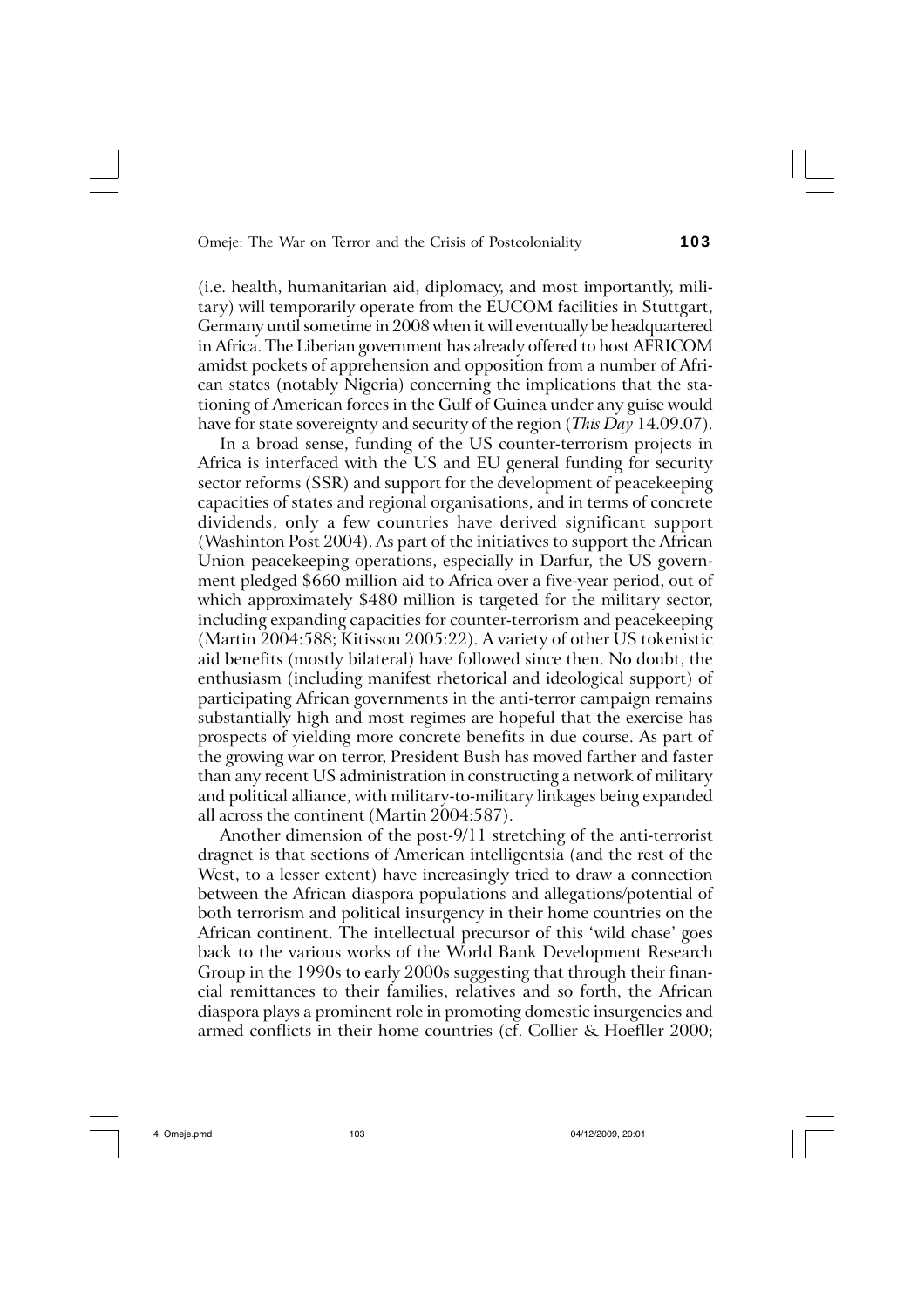Collier 2000a; Collier 2000b). Expounding the viewpoint that the African diaspora provide 'financial safe havens' conducive to terrorist activities, Andre Le Sage (2007:9-10) of the US National Defence University – an ideological think-tank of the Pentagon – argues that:

African countries are [also] vulnerable to terrorist efforts to mobilize and transfer funds for their operational purposes. An estimated \$125 billion moves through the remittance, or *hawala*, economy each year, and many countries are highly dependent on remittances for their financial well-being. Remittance systems are largely unregulated arrangements for money transfers based on trust. They are particularly popular among diaspora communities to send relatively small amounts of money to family abroad in a way that helps avoid taxes and fees and reaches locations where traditional banks are not present. International pressure has induced larger remittance companies to adopt some minimum standards of information collection regarding customers. However, efforts that over-regulate or close remittance companies do not stop the practice of *hawala*, but rather they push it further underground and out of sight. There is also the special case of South Africa …, which has sophisticated financial systems that are not yet adequately monitored or regulated and may be subject to abuse.

It is *a priori* connections and exaggerations such as the above that account for the growing tendency of undue suspicion, profiling, surveillance, monitoring and persecution of many Africans by the state security apparatuses in the US and a number of other western countries in the aftermath of the events of 9/11 2001.

It is significant that while the US administration largely (but not exclusively) securitises the military aspects of the war on terror in Africa, its closest western ally, the UK government mainly securitises the developmental aspect – problems of economic decline and poverty believed to catalyse Africans' vulnerability to recruitment into international terrorism. Ex-Prime Minister Tony Blair's Commission for Africa and his G8 diplomacy have solidly articulated the rhetoric of 'war against poverty' in Africa, and these initiatives are not without some positive impact or prospect. 'For the British government, the "war on terrorism" and the "war on poverty" are two sides of the same coin' (Abrahamson 2004:681). Both allies also operate a bit of each other's specialism in the anti-terrorism campaign. The Bush administration has considerably increased its development budget for Africa while the Blair government launched a mainstream counter-terrorism programme for Africa, Asia and the Middle East in May 2003.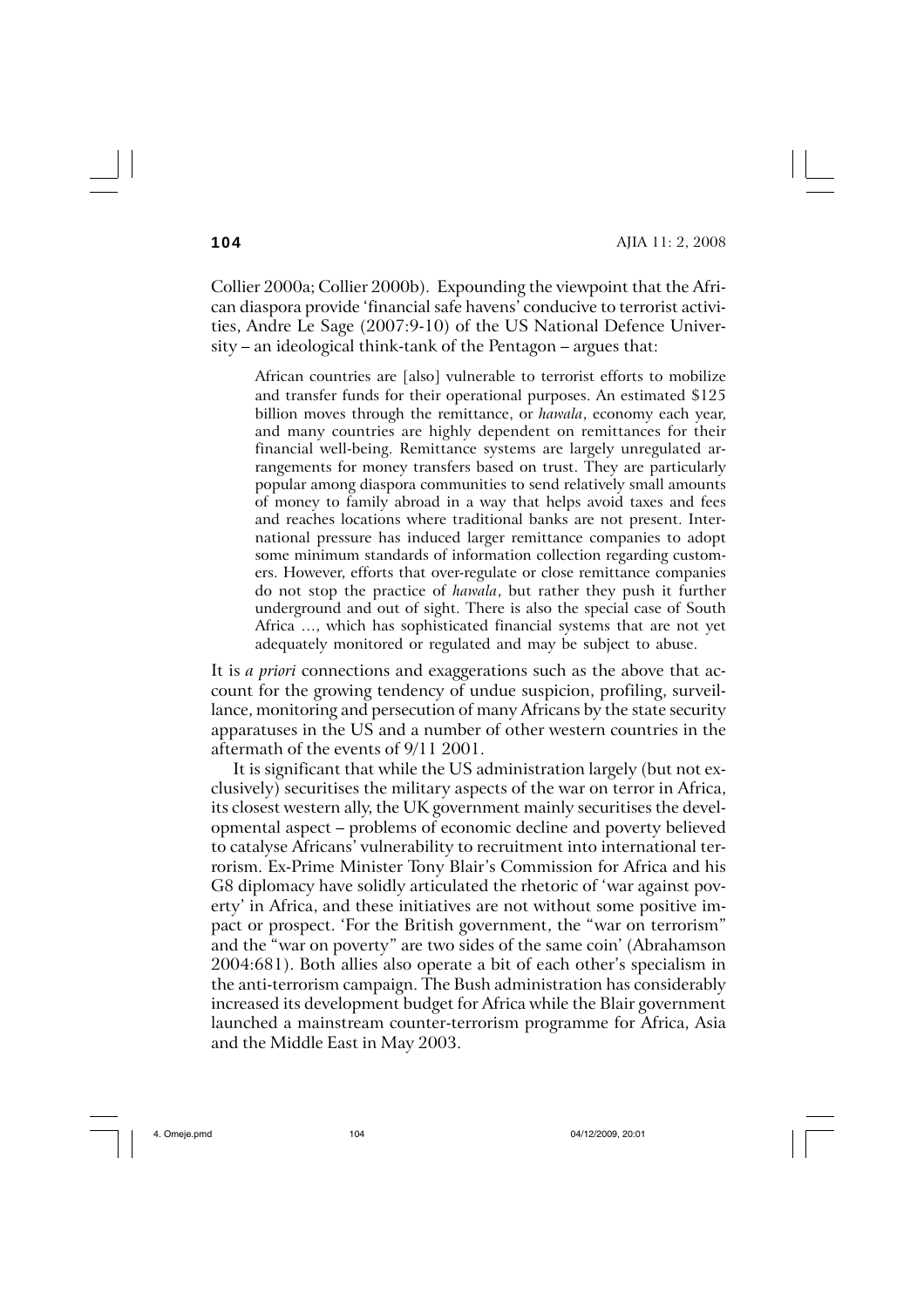## **Exaggeration, Deception, Manipulation and Counter-hegemony**

Clearly, one is not saying that there are no terrorists in Africa. To make any such claim or denial would be as ridiculous as asserting that there are no terrorists in the Middle East or Europe for that matter. At the same time, there are gradations of conflict-prone, war-torn and dysfunctional states in Africa. Indisputably, many African states lack the capacity and resources to extend state governance institutions and *de facto* political power to the entire geodemographic space that falls under the juridical sovereignty of the state. Also, the porosity of African states' national borders is a well-known fact. In effect, the case built up to securitise and mainstream Africa into the war on terror has considerable elements of truth. But one must hasten to add that these are half-truths. The narratives of protagonists of post-9/11 imperial governance and antiterrorism campaign in Africa are founded on the age-old axiom that 'it is easier to twist a half-truth than to tell an outright lie'. Given Africa's position of weakness (in political, economic and discursive terms) one would almost certainly get away with a twisted allegation that terrorists are roaming the vast open Sahara as opposed, for instance, to a similar allegation that terrorists are marauding the vast open Australian desert. Whereas the Australian government could easily navigate and investigate its desert to ascertain the veracity of the report, most states in the Sahara may not bother to verify the news in the first place, not only because they may not have the resources to do so, but also because the Sahara is a shared open desert with more than nine state stakeholders. Shared deserts are by nature difficult to police, not least by poor and beleaguered states. It is such natural and structural disadvantages that protagonists of the war on terror exploit to twist and exaggerate charges of terrorism in Africa.

A related point is that allegations of terrorism and the campaign to combat it serve the dual interests of the neopatrimonial elites and governments of most countries in the terror zone who are also loyal allies in the war on terror. Firstly and on the external front, the phenomena help the African political regimes to hobnob and romance with the US and its western allies with the aim of securing financial and military aid, as well as debt forgiveness and general support for development programmes. From the perspective of the African governments, supporting the USled anti-terrorism campaign is a much preferred conditionality for external aid than the World Bank/IMF stricture – a more rigorous and crip-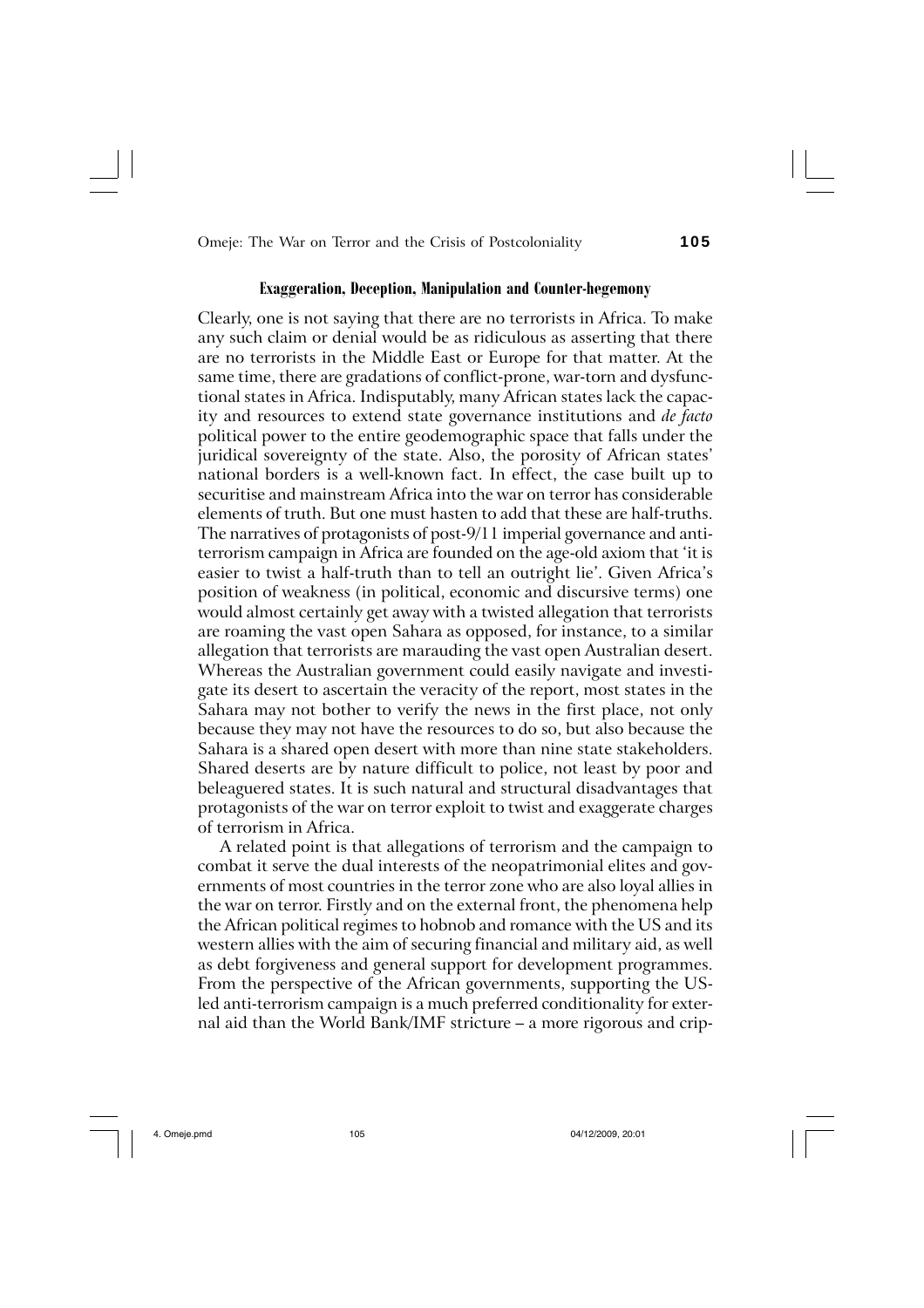pling package that the anti-terror alliance has shown prospects of abating. In his review of how the US Africa policy has changed post 9/11, William Martin pointed out that in the starker post 9/11 era, the language of imposing neo-liberal development and democratisation has been replaced by the language of demand for support for the war on terror (Martin 2004:586).

On the domestic front, the anti-terror campaign provides Africa's political regimes with a great opportunity to, with the blessings of the west, persecute and liquidate political opposition, including rival ethnonational groups and communities, under trumped-up terrorism charges. Under the disguise of fighting terrorism, old political scores are unravelled and news frontiers of opposition are imagined and confronted with brutality by regimes already profoundly threatened by a nemesis of chronic corruption and misrule. The governments of Mali and Niger have increasingly incriminated their disgruntled Tuareg minorities and other excluded nomadic desert tribes in the war on terror – potentially restive groups that have protested their exclusion with mass rebellions in the 1990s – and have on that premise carried out a systematic persecution of these groups (Keenan 2004b:693; 2006). Occasional incidents of ordinary highway and desert robbery in these minority regions have been blown-up and attributed to 'local terrorists'. The embattled governments of Mauritania and Chad have linked recent incidents of attempted military coups in their countries to dissidents of local and external Islamist elements opposed to their pro-western stance on the war on terror. These fictitious explanations that say nothing about the crony capitalism, tribal prebendalism and unpopular foreign policies of these regimes – palpable symptoms of misgovernance that have fuelled local discontent and rebellion – have been used as an excuse to crackdown on disgruntled desert nomads, as well as to blackmail unfriendly neighbouring governments alleged to have sponsored the terrorism-related abortive coups. The desperate initiatives of some local African governments overwhelmed by the challenges of regime survival in orchestrating and twisting allegations of terrorism is always a welcome news for western governments and media because they reinforce the discourse of 'danger in the jungle' and the need for anti-terror militarisation. In a similar vein, Jeremy Keenan and other recent researchers have uncovered an increasing amount of evidence to suggest that the high-profiled Algerian hostage-taking incident of April 2003 variously attributed to Mokhtar ben Mokhtar (a local Islamist warlord) and famous GSPC leaders like Hassan Hattab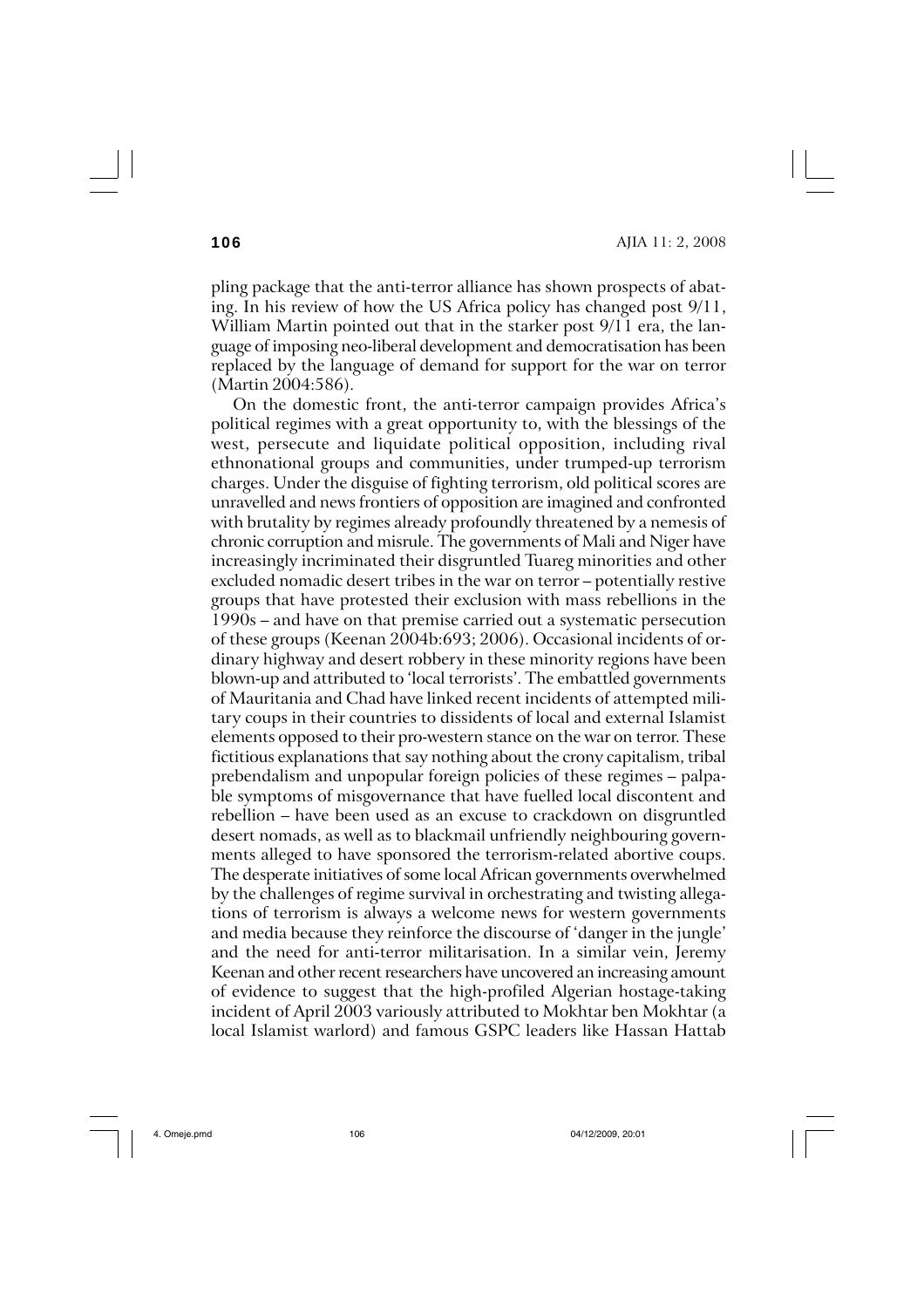and Abderrezak Lamari, was initiated and orchestrated by elements within the Algerian military establishment, with a possible US complicity, to hype the vulnerability of the Sahara to terrorism (Keenan 2004a:482- 485). This sort of conspiracy is not far-fetched because deception, exaggeration and alarmism are all a well acknowledged part of the stylistics of the anti-terror crusade.

From Nouakchott to Djibouti, from Abuja to Cairo, African governments are chaperoned to prove what Mazrui (2005:15) calls 'their antiterrorist credentials to the United States' and this pressure drives many regimes to step up repression of sections of the local Muslim populations. State-society relations become more fractured and fragmented. Intense pressure has also been brought on many African states to adopt and implement anti-terrorism legislation, a process that the State Department supervises through the various counter-terrorism initiatives. The US is expanding the number of its air bases and landing rights in Africa and elsewhere in the global South.

A major fallout of the anti-terrorist campaign in Africa is its inflammation of Islamist fundamentalism and anti-Americanism. In other words, the campaign activates and inflames discourses and activisms of counter-hegemony. The civil and uncivil societies in Africa are increasingly incensed by America's invasion and arrogant display of power, and this has led to protests against satellite regimes entangled in the imperial agenda. Consequently, anti-American and, to a lesser extent, anti-western sentiments have fed into and aggravated Christian-Muslim relations because of the evident import of 'civilisational warfare' that derives from the campaign. It also pitches radical Islam against the moderate wing, further proliferating the frontiers of violent and structural sectarian conflicts. The structures of these religious conflicts often intersect with other structures of identity and fragmentation in both the state and society (notably race and ethnicity), which potentially make them more deadly and devastating. The impact of these devastating conflicts could be seen in Sudan, Guinea, northern Nigeria, Algeria, Mauritania, Chad, and Mali.

At another level, the repeated rhetoric of 'danger in the jungle' yammered by international media and various western governments in their travel advice to their nationals has extensively damaged the desert, beach and safari economies of the Maghreb, Horn and Great Lakes regions that are largely dependent on international tourism. This phenomenon has thrown many locals out of jobs and reduced the fortune of the local tourist economies. People are naturally exasperated. Discourses and effu-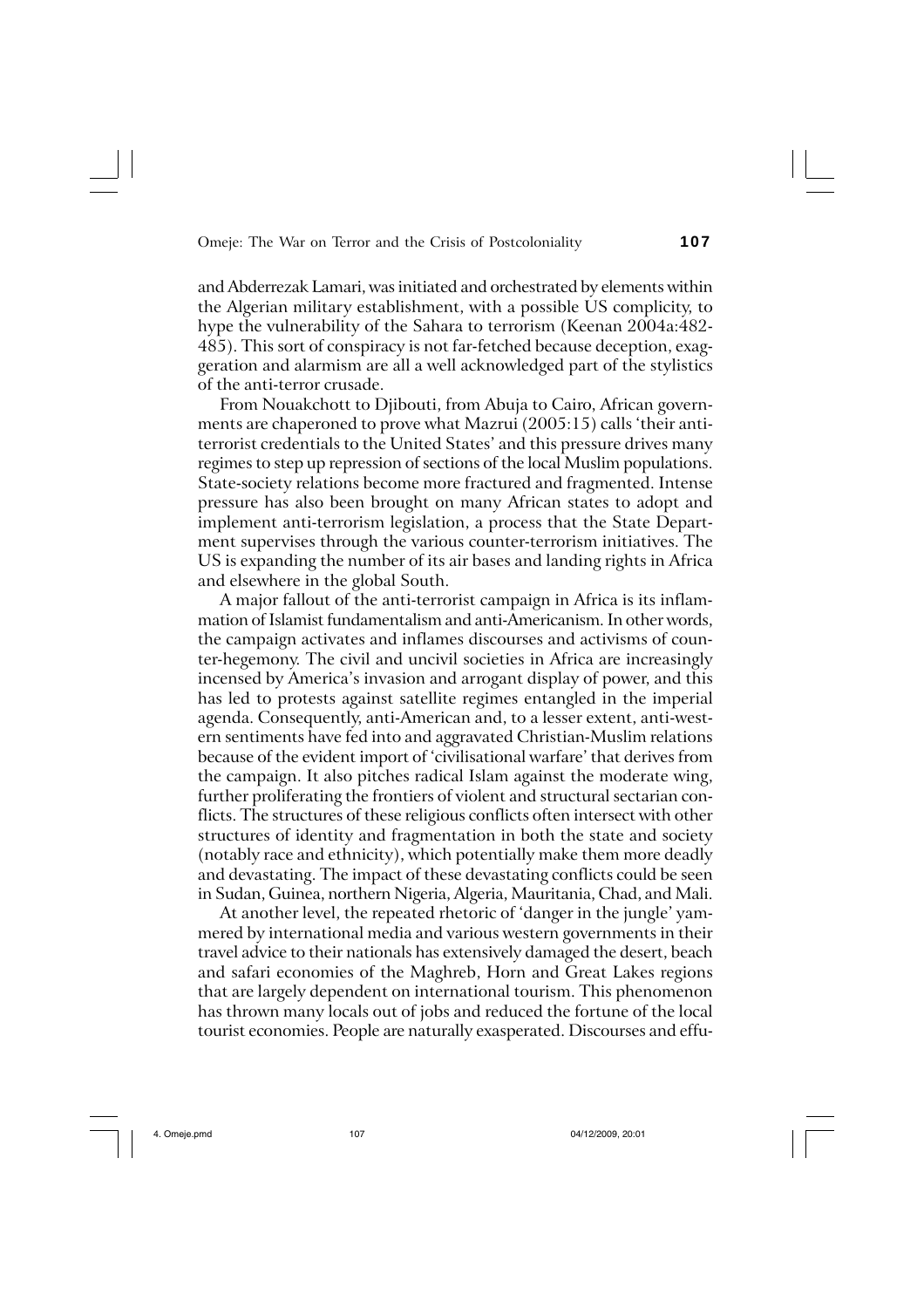**108** AJIA 11: 2, 2008

sion of counter-hegemony sentiments and anti-Americanism are inevitable in the circumstance. Vulnerability to terrorist recruitment – the very thing dreaded by the West – becomes more likely.

The strong connection between the war on terror and the US energy security, especially the need to secure expanded and uninterrupted oil supplies from the Gulf of Guinea and elsewhere in Africa to compensate for the intermittent shortfalls from the highly volatile Persian Gulf is well documented in IPE literature and cannot be revisited here for lack of space. Suffice it to highlight that America is currently energising the Gulf of Guinea Commission, a regional security organisation proposed by ex-President Obasanjo of Nigeria for the key oil-producing states of Angola, Cameroun, Gabon, Equatorial Guinea, Congo-Brazzaville and Nigeria to help co-ordinate peace and security programme within the region. In 2004, EUCOM commenced the development of a coastal security programme in the region known as the Gulf of Guinea Guard on account of its estimation of vulnerability and threats to the US extensive oil investments in the region (CSIS 2005:14). The ultimate plan of EUCOM is to integrate the Gulf of Guinea security agenda into the Trans-Sahara Counter-Terrorism Initiative. 'According to the US National Intelligence Council, the United States, in diversifying its sources of oil, can be expected to increase its reliance on the Gulf of Guinea from the current level of 15 per cent to 25 per cent of US oil imports by 2015' (CSIS 2005:13). US strategic energy sources estimate that the Gulf of Guinea will enjoy over \$33 billion in onshore and offshore oil investments from 2005-2015, more than 40 per cent of which must come from American companies (CSIS 2005:24). The US partly wants to use its vast military and political influence over the Gulf of Guinean states to keep the Chinese at bay against the backdrop of the dramatic increase in Chinese competition and the share of African oil investments and supplies in recent years.

#### **Conclusion**

The US-led war on terror marks the apogee of American imperial governance, global domination and politics of chaperoning the relatively weak African states – processes that tend to aggravate the crisis of postcoloniality on the continent. Antecedents of this phenomenon abound in the past and contemporary projects of western imperial stereotyping, subjection, supervision and governance of Africa and the Third World. The war on terror converges and expresses the various strands of this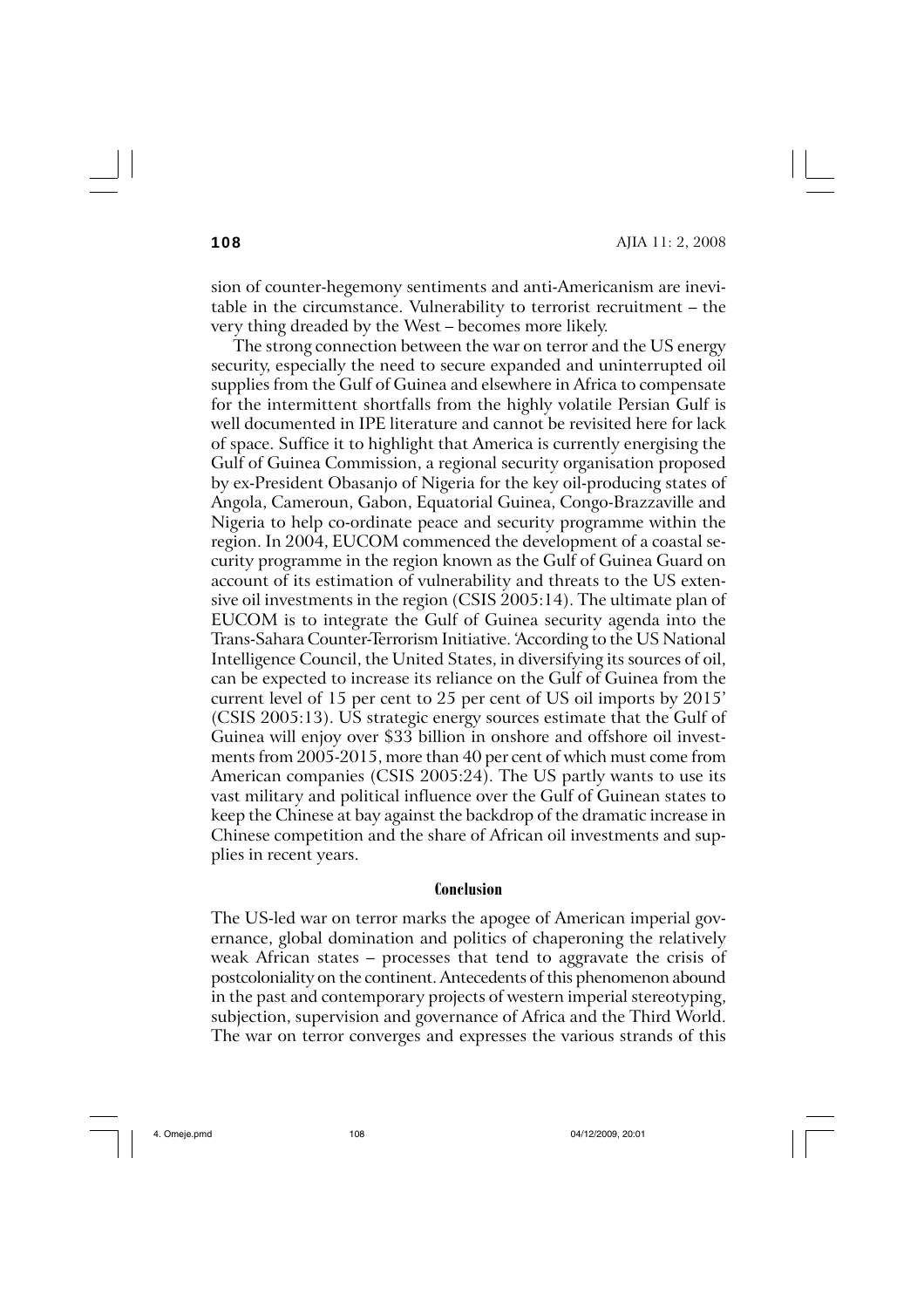hegemonic politics – international militarism, preemptive warfare, unilaterialism, expanded control over external oil resources, and 'embellished' developmentalism. To deliver this imperial project in Africa, transhistorical discourses and metaphors that portray the continent as a timespace of unmitigated danger and infantilism are reinvented to win support and justification for the project. Like in preceding phases and dispensations of extraversion, most African post-colonial governments have cashed in on the opportunities and possibilities intrinsic to the anti-terror campaign (albeit, not without considerable pressure from the western protagonists) to shore up their highly beleaguered regimes and re-assert their hegemonies.

The current wave of Islamist terrorism with its proclivity to suicide bombing clearly horrifies and puzzles modern western sensibilities. From the perspective of right wing conservative America and the west, it is only the modernity-resistant bad Muslims of African and Middle Eastern origin that are capable of such savagery (see Mamdani 2004:19). Without delving into the historical antecedents and motivations of Islamist terrorism, it suffices to say that Islamist terrorism and terrorist attacks of all kinds are bad for the west, bad for Africa and the Middle East and bad for humanity. As Boroumand and Boroumand (2002:6) have argued, contemporary forms of Islamist terrorism are an ideological and moral challenge to both traditional Islam and liberal democracy woven from appeals to tradition, ethnicity and historical grievances both old and new, along with a powerful set of religious sounding references to 'infidels', 'idolaters', 'crusaders', 'martyrs', 'holy wars', 'sacred soil', 'enemies of Islam', 'the party of God', and the 'great Satan'. These discourses, rhetoric and metaphors are as unsavoury as some of the transhistorical discourses and stereotypes on Africa highlighted in the forgoing analysis. Such constructs and discourses would always lead to hate and contempt, domination and resistance, violence and war. What we see in the war on terror is a 'hysterical overreaction' (Mueller 2005:229) to an exaggerated security threat. John Mueller (2005:208) has demonstrated in a recent empirical study that exaggeration of foreign threats and overreaction to them, as exemplified by the current concerns over international terrorism, have remained a common feature of the US foreign policy, at least since 1945. As the consequences have shown, the present war on terror is apparently a bad response to a bad phenomenon, hence the seemingly bad outcome.

4. Omeje.pmd 109 04/12/2009, 20:01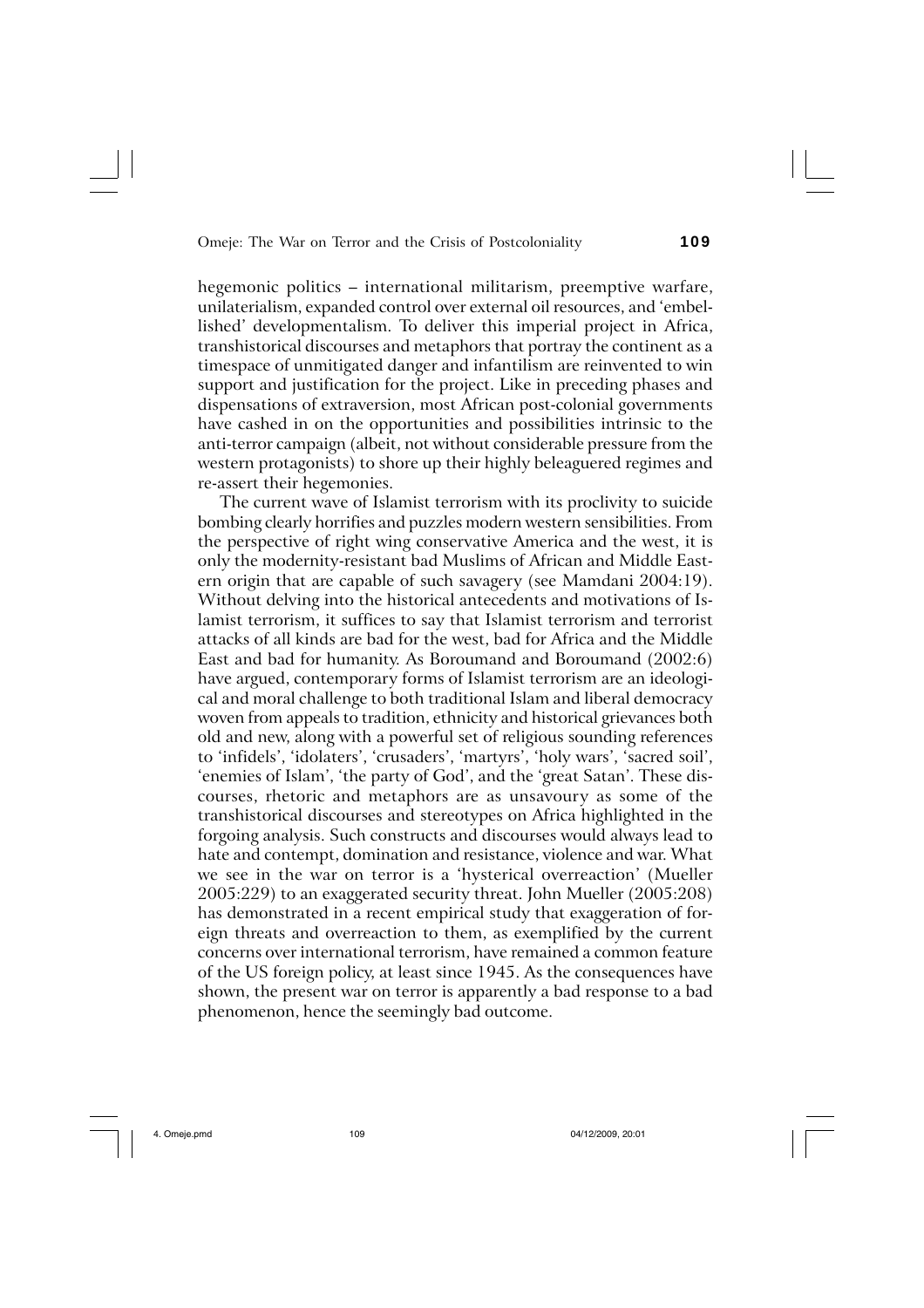**110** AJIA 11: 2, 2008

In the final analysis, the war on terror is its own nemesis. The campaign is conducted and conveyed in a manner and style that seems calculated to humiliate, subjugate and infuriate the Third World. The German news magazine *Der Spiegel* pre-9/11 criticism that by its military unilateralism the US was conducting itself 'as the Schwarzenegger of international politics: showing off muscle, obtrusive, intimidating' (quoted in Rapkin, 2005:396) cannot be more appropriate. Unlike previous conventional wars and the Cold War prosecuted by the US that had clearly identifiable adversaries, America has today stretched itself too thinly in a costly and seemingly endless war against more or less globalised invisible adversaries. If the war drags on, one cannot rule out the tendency that many children yet unborn in parts of the global South could grow up, become radicalised and opt to continue the guerrilla fight because of its intrinsic Armageddonic discourse. Given that this is a war unlikely to ever produce a decisive winner in both the short and long run, it is almost inevitable that the US government would at some point rethink its present bellicose foreign policy. With more than 3,800 American soldiers killed and over 8,000 wounded in the Iraq war (figures as at September 2007), the Bush administration has come under increasing domestic pressure from sections of the American public and Congress to withdraw American troops from the war-torn Gulf state. But markedly concerned with face-saving, it is unlikely that the present tough-talking, neo-conservative regime in Washington would easily yield to domestic pressure and pull out American forces from Iraq. Unless the insurgents in Iraq are able to gain and maintain a devastating combat advantage over the US-led coalition forces – a scenario that is most unlikely – domestic political pressure in the US may not succeed in compelling the Bush administration to withdraw American forces. A post-Bush White House is therefore more likely to rethink, reinvent and mellow America's imperial governance project, and possibly bring the Iraq war to an end – most likely, without a decisive winner. But whether that is likely to fundamentally affect the way Africa is perceived, constructed, portrayed and chaperoned is a completely different ball game. The politics and methods of imperial supervision could change, but one cannot be so certain about the underlying philosophy, ideology and stereotypes.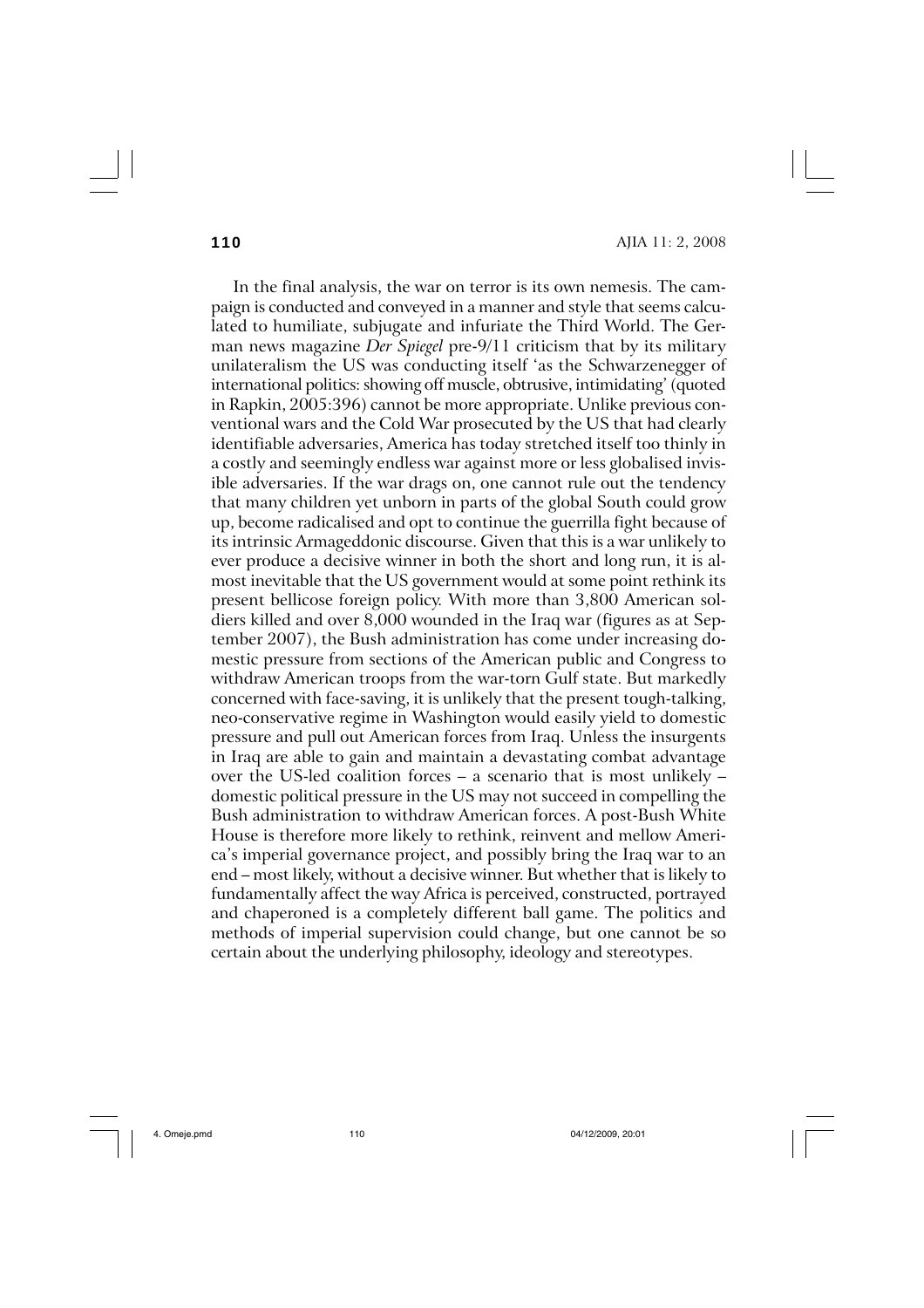## **Acknowledgement**

I gratefully acknowledge the Allan & Nesta Ferguson Trust for funding my 2-year research fellowship in the Africa Centre, University of Bradford during which this study was carried out.

#### **Notes**

- 1 The international system is the metaphoric 'macro-jungle'.
- 2. Mohammed Ayoob has reclassified the Third World into two. The new Third World refers to states in Central Asia, Caucasus and the Balkans that have emerged out of the disintegration of the Soviet Union and the dismemberment of Yugoslavia. The post-colonial states of Africa, Asia and Latin America traditionally considered as the Third World are re-defined as the old Third World. The two Third Worlds are described as broadly sharing similar characteristics. See, M. Ayoob, 2001, 'State Making, State Breaking and State Failure' in Chester A. Crocker *et al*, eds., *Turbulent Peace: The Challenges of Managing International Conflict*. Washington, USIP Press, pp. 127-128.
- 3 ECOWAS stands for Economic Community of West African States, AU is the African Union and SADC is the Southern African Development Community.

#### **References**

- Abrahamson, R., 2000, *Disciplining Capitalism: Development Discourse and Good Governance in Africa,* London: Zed Books.
- Abrahamson, R., 2004, 'A Breeding Ground for Terrorists? Africa and Britain's War on Terrorism', *Review of Africa's Political Economy*, 31/102, pp. 677-684.
- Ayoob, M., 2001, 'State Making, State Breaking and State Failure' in Chester A. Crocker *et al* eds., *Turbulent Peace: The Challenges of Managing International Conflict*. Washington, USIP Press, pp. 127-128.
- Bacevich, A. C., 2002, *American Empire: The Realities and Consequences of US Diplomacy*, Cambridge-Massachusetts, Harvard University Press.
- Boroumand L. & Boroumand R., 2002, 'Terror, Islam and Democracy', *Journal of Democracy*, 13/2, pp. 5-20.
- CFR, 2004, 'Armed Islamic Group and Algerian Islamists,' Council on Foreign Relations, http://cfrterrorism.org/groups/gia2.html#Q13, Website accessed in August 2005. BBC, 2004, 'Algeria Gives US Terror List', BBC, 'Algeria Winning from the War on Terror', BBC News, 26 April, http://news.bbc.co.uk/1/ hi/world/africa/3659555.stm, Website accessed in August 2005.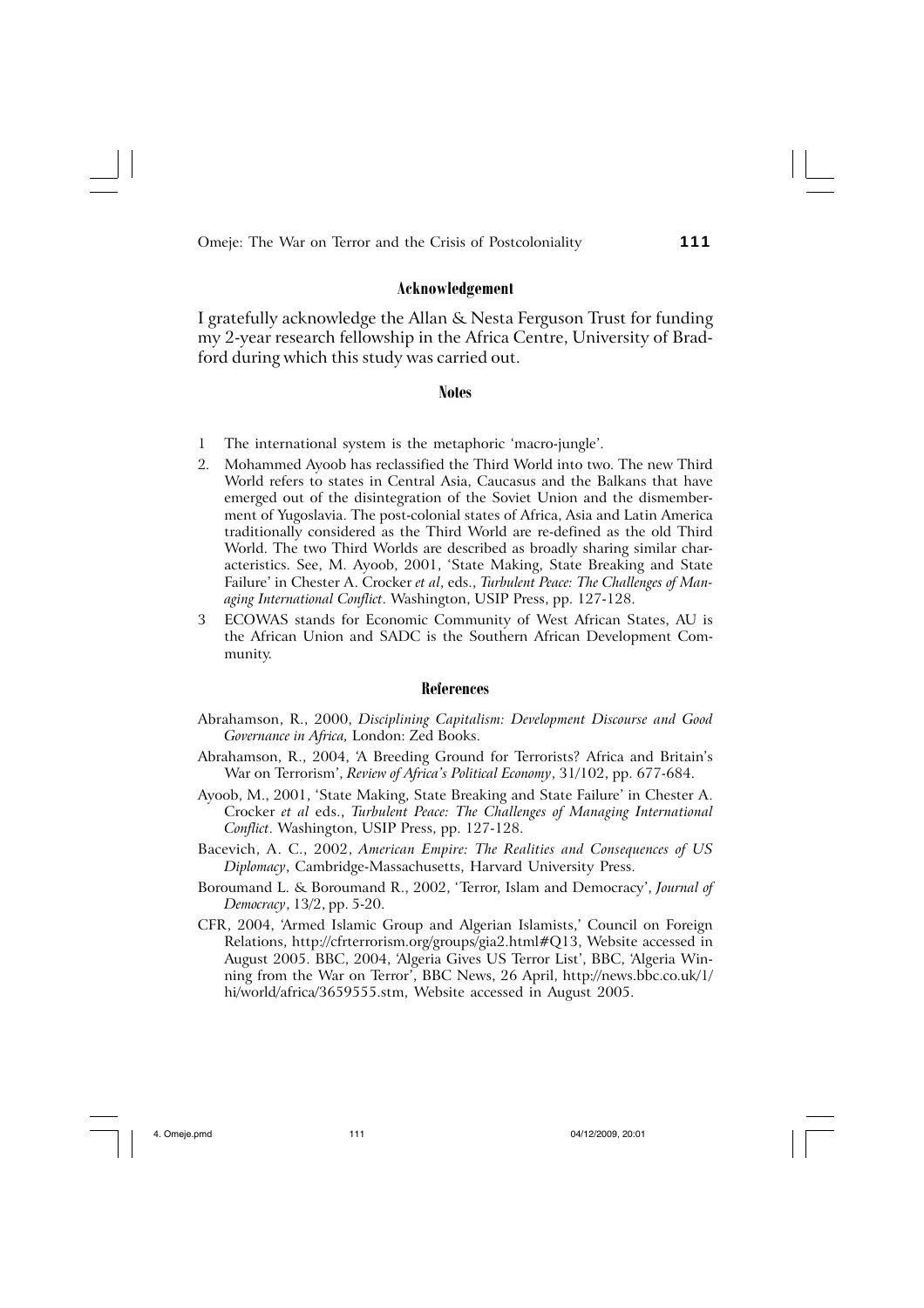- Chandler, D., 2002, 'Jack Staw's Colonial Discourse', *Spiked Politics*, 10 September, http://www.spiked-online.com/Articles/00000006DA2A.htm, Website accessed on 11 September 2005.
- Collier, P. and A. Hoefller, 2000, *Greed and Grievance in Civil War*. World Bank, http://www.worldbank.org/research/conflict/papers/greedgrievance\_23oct.pdf, Website accessed on 28 April 2006.
- Collier, P., 2000a, 'Doing Well Out of War: An Economic Perspective', in M. Berdal and D. Malone eds. *Greed and Grievance: Economic Agendas in Civil Wars*, Boulder, CO: Lynne Rienner, pp. 91-111.
- Collier, P., 2000b, 'Economic Causes of Civil Conflicts and their Implications for Policy.' World Bank Development Research Group. http://www.worldbank.org/ research/conflict/papers/civilconflict.pdf, website accessed on 19 September 2007.
- CSIS*,* 2005, *A Strategic US Approach to Governance and Security in the Gulf of Guinea*, A report of the Centre for Strategic and International Studies (CSIS), Washington DC, Task Force on the Gulf of Guinea Security, July.
- David Chandler, 2002, 'Jack Staw's Colonial Discourse', *Spiked Politics*, 10 September, http://www.spiked-online.com/Articles/00000006DA2A.htm, Website accessed on 11 September 2005.
- Diallo, G., 2005, 'Terrorism in Africa is the New Name of the Game', *Africa Renaissance'*, 2/1, January/February, pp. 38-49.
- ETaiwannews.com, 2004, 'United States Increases its Military Clout across Africa', 29 February, http://www.etaiwannews.com/World/2004/02/29/ 1078026919.htm, Website accessed on 1 September 2005.
- Francis, D. J., 2001, 'The Fire Next Door: Regional Diplomacy and Conflict Resolution in West Africa,' *African Review of Foreign Policy,* 2/2, January, pp. 1-28.
- Gardner, R. N., 1990, 'The Comeback of Liberal Internationalism', *The Washington Quarterly*, 13/3, September, pp. 23-39.
- Global Security, 2005, 'Trans-Sahara counter-Terrorism Initiative (TSCTI)', June, http://www.globalsecurity.org/military/ops/tscti.htm, Website assessed in September 2005.
- Haass, R. N., 2003, 'Planning Policy in Today's World', 22 May. http://www. State.gov/s/p/rem/2003/20910.htm, Website accessed on 5 September 2005.
- Helman G. B. & Ratner, S. R., 1992-93, 'Saving Failed States', *Foreign Policy*, 89, Winter, pp. 3-20.
- Hoogvelt, A., 1997, *Globalisation and the Post-colonial World*, London: Macmillan.
- Jackson, H. R., 2000, *The Global Covenant: Human Conduct in a World of States*. London: Oxford University Press.
- Jean-Francois, B., 2000, 'Africa in the World: A History of Extraversion', *African Affairs*, 99/395, pp. 217-267.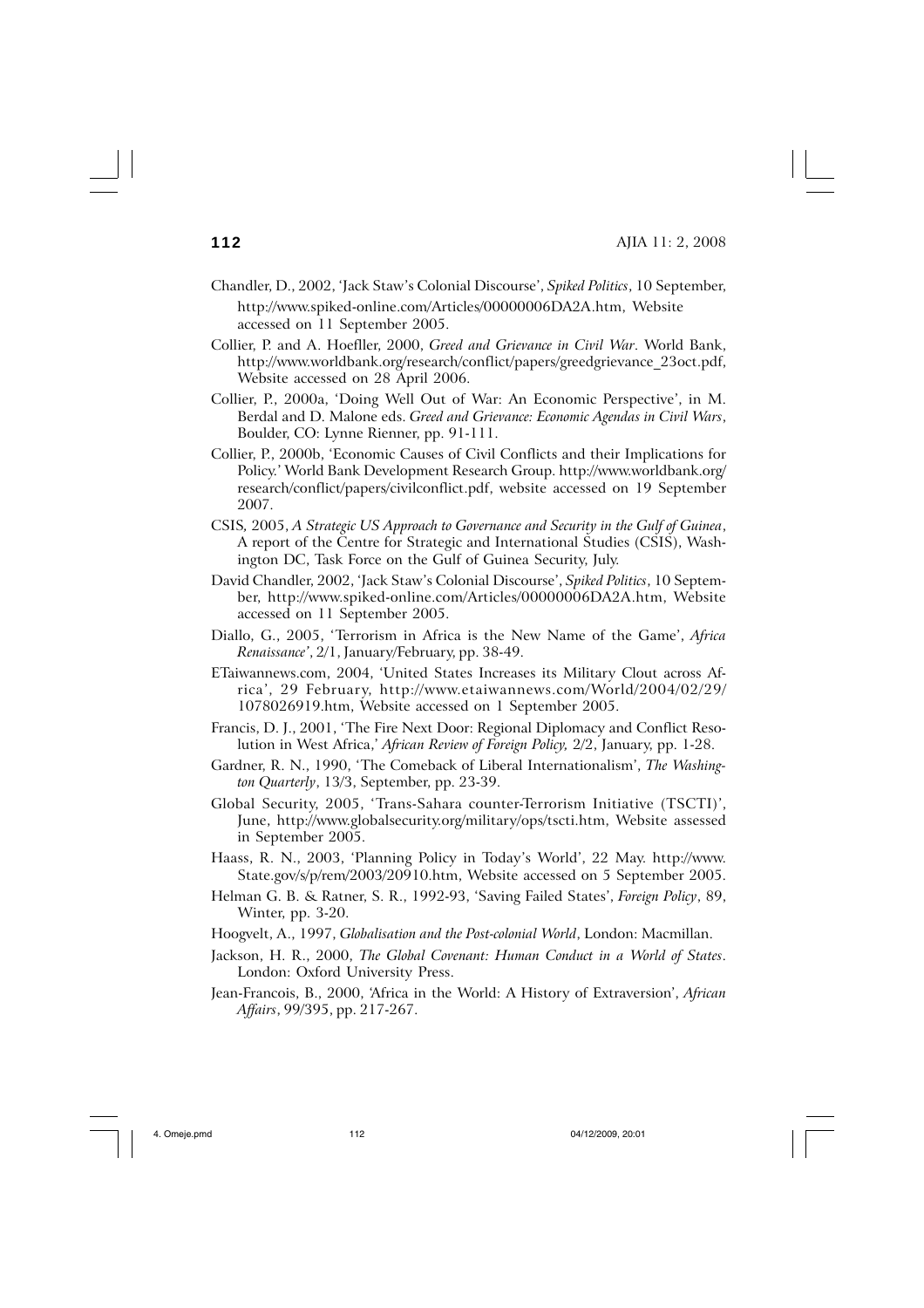Kaplan, R. D., 1994, 'The Coming Anarchy', *The Atlantic Monthly*, 273/2, pp. 44-76.

- Keenan, J., 2004a, 'Terror in the Sahara: the Implications of US Imperialism for North & West Africa', *Review of African Political Economy*, 101/31, pp. 497-511.
- Keenan, J., 2004b, 'Political Destabilisation and Blowback in the Sahel', *Review of African Political Economy*, 31/102, December, pp. 691-698.
- Keenan, J., 2006, 'Security and Insecurity in North Africa.' *Review of African Political Economy*, 33/108, pp. 269 -296.
- Keenan, J., 2007, 'The Banana Theory of Terrorism: Alternative Truths and the Collapse of the 'Second' (Saharan) Front in the War on Terror', *Journal of Contemporary Africa Studies*, 25/1, pp. 31-58.
- Kitissou, M., 2005, 'Political Violence, Terrorism and Counter-terrorism in Africa in the Global Context', *African Renaissance*, 2/1, pp. 19-24.
- Krauthammer, C., 2002/2003, 'The Unipolar Moment Revisited', *The National Interest*, Winter, pp. 5-17.
- Linklater, A., 1996, 'Rationalism', in Scott Burchill *et al* eds., *Theories of International Relations*, London: Macmillan, pp. 93-118.
- Mamdani, M., 1996, *Citizen and Subject: Contemporary Africa and the Legacy of Late Colonialism,* Princeton: Princeton University Press.
- Mamdani, M., 2004, *Good Muslim, Bad Muslim: America, the Cold War, and the Roots of Terror,* New York: Pantheon Books.
- Martin, W., 2004, 'Beyond Bush: The Future of Popular Movements & US Africa Policy', *Review of African Political Economy*, 31/102, pp. 585-597.
- Mazrui, A., 2005, 'Between Global Governance and Global War: Africa Before and After September 11', *African Renaissance*, 2/1, January/February, pp. 9-18.
- Mbembe, A., 2001, *On the Postcolony,* California: University of California Press.
- Morton, A. D., 2005, 'The Failed State of International Relations', *New Political Economy*, 10/3, September, pp. 371-380.
- Mosley, L., 2005, 'Globalisation and the State: Still Room to Move?', *New Political Economy,* 10/3, pp. 355-362.
- Mueller, L., 2005, 'Simplicity and Spook: Terrorism and the Dynamics of Threat Exaggeration', *International Studies Perspectives*, 6, pp. 208-234.
- Omeje, K., 2005, 'Terrorism in Africa Post 9/11: Beyond the Emerging Western Consensus', *Africa Renaissance'*, 2/1, pp. 25-30.
- Noticias.info, 2004, 'European Command Combating Terror Threats in Africa', 8 October. http://www.noticias.info/Archivo/2004/200410/20041009/ 20041009\_35557.shtm, Website accessed on 1 September 2005.
- Rapkin, D. P., 2005, 'Empire and its Discontents', *New Political Economy*, 10/3, September, pp. 389-412.
- Rogers, P., 2002, 'The United Nations and the Promotion of Peace', *Medicine, Conflict and Survival*, 18, pp. 110-119.